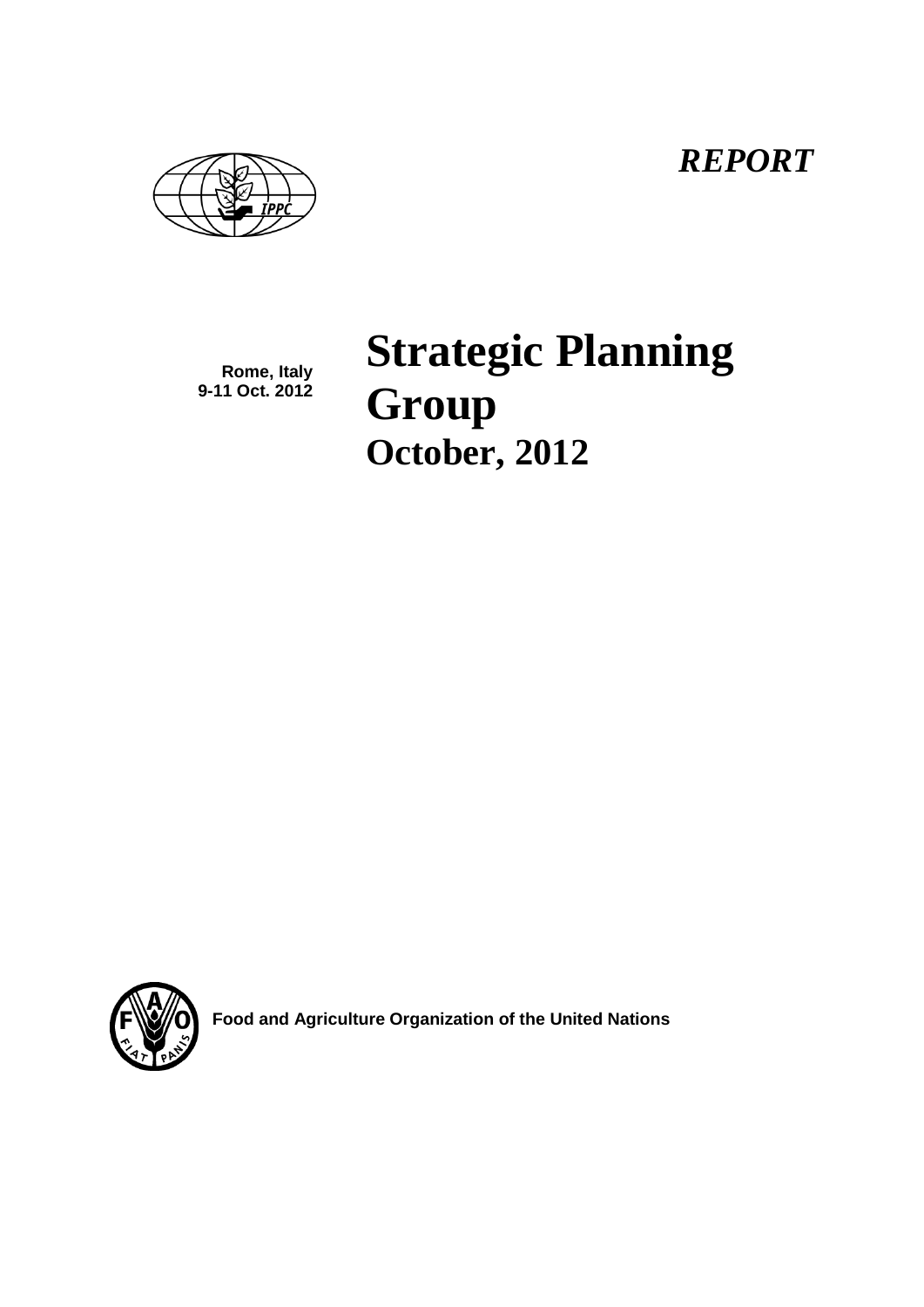# **CONTENTS**

| 1.  |       |                                                                                                                                               |  |
|-----|-------|-----------------------------------------------------------------------------------------------------------------------------------------------|--|
| 2.  |       |                                                                                                                                               |  |
| 3.  |       |                                                                                                                                               |  |
| 4.  |       |                                                                                                                                               |  |
| 5.  |       |                                                                                                                                               |  |
| 6.  |       |                                                                                                                                               |  |
|     | 6.1   |                                                                                                                                               |  |
| 7.  |       |                                                                                                                                               |  |
|     | 7.1   | Focus Group (FG) on Drafting Rules of Procedure (RoP) for the Nomination,<br>Selection and Rotation of CPM Chairperson and Vice-Chairpersons7 |  |
|     | 7.1.1 |                                                                                                                                               |  |
|     | 7.2   |                                                                                                                                               |  |
|     | 7.3   |                                                                                                                                               |  |
|     | 7.3.1 |                                                                                                                                               |  |
|     | 7.4   |                                                                                                                                               |  |
|     | 7.5   |                                                                                                                                               |  |
|     | 7.6   |                                                                                                                                               |  |
|     | 7.7   |                                                                                                                                               |  |
| 8.  |       |                                                                                                                                               |  |
| 9.  |       | Legal feasibility of International Accreditation of shipping lines by the IPPC17                                                              |  |
| 10. |       |                                                                                                                                               |  |
|     |       |                                                                                                                                               |  |
|     |       |                                                                                                                                               |  |
|     |       |                                                                                                                                               |  |
|     |       |                                                                                                                                               |  |
|     |       |                                                                                                                                               |  |
|     |       |                                                                                                                                               |  |
|     |       |                                                                                                                                               |  |
|     |       |                                                                                                                                               |  |
|     |       |                                                                                                                                               |  |
|     |       |                                                                                                                                               |  |
|     |       |                                                                                                                                               |  |
|     |       |                                                                                                                                               |  |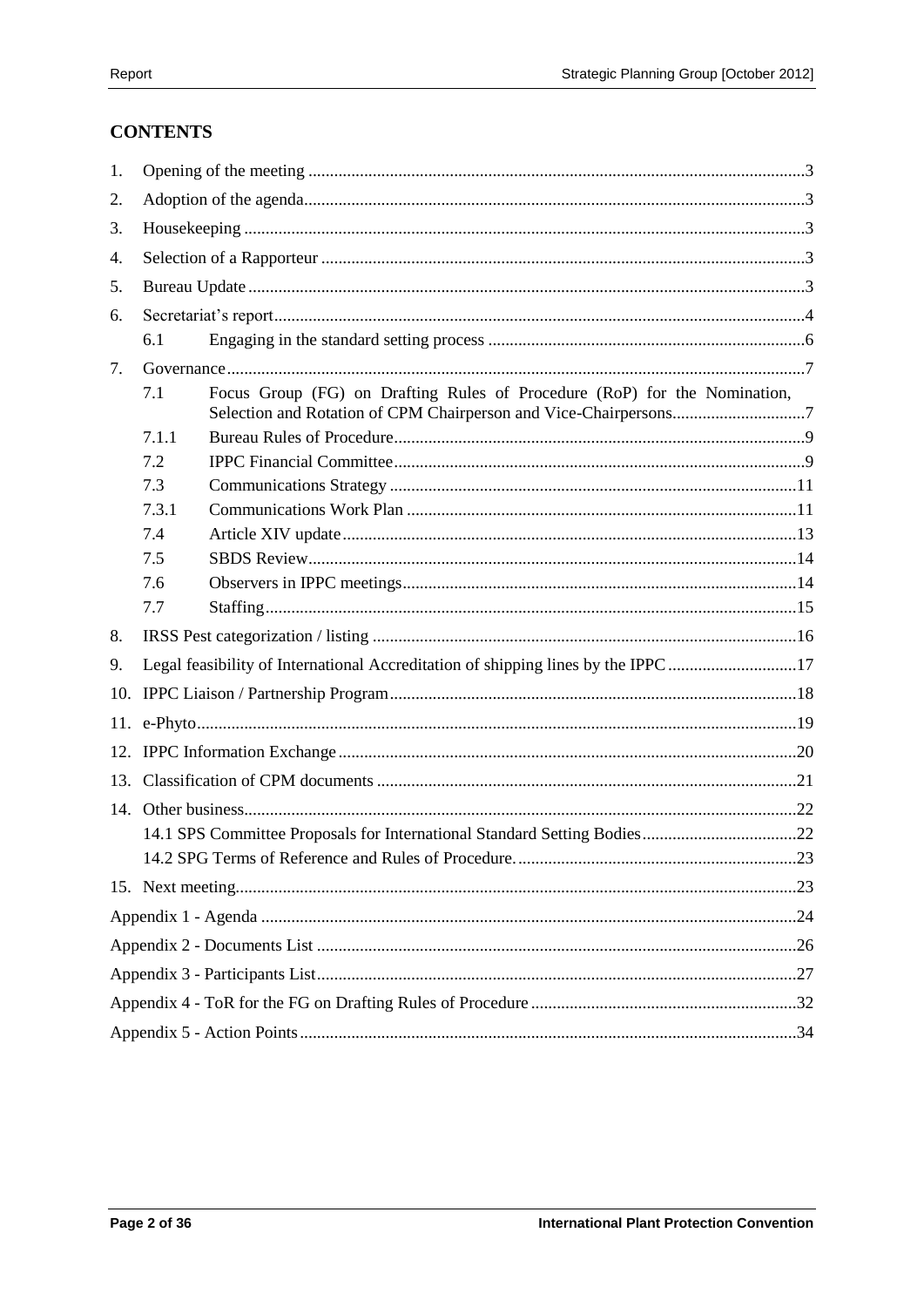#### <span id="page-2-0"></span>**1. Opening of the meeting**

- *[1]* The Chair welcomed the members of the Strategic Planning Group (SPG), and noted that the nature of the meeting has changed as it now focuses on strategic issues since the capacity development component has been moved under the Capacity Development Committee. The Chair reviewed the number of items on agenda, and noted that the SPG would be dealing with very important topics.
- *[2]* The IPPC Secretary, Mr. Yukio Yokoi also welcomed the SPG members to the meeting, and thanked Mr. Francisco Gutierrez (Belize) for taking the chairmanship. He further noted that the SPG is supposed to focus on strategic issues and gave updates on Secretariat and FAO activities.
- *[3]* The Secretary then introduced new members of the Standard Setting staff: Mirko Montuori, who will be the report writer for the meeting, and Celine Germain, who joined the team as an in-kind contribution from France. APO Programme funding from the USA for Stephanie Dubon's position within the Standard Setting team in Rome ended in July 2012. In addition, Yuji Kitahara will be working with the Capacity Development staff as an in-kind contribution from Japan from November 1<sup>st</sup>, 2012 for two (2) to possibly four (4) years.
- *[4]* The Secretary also mentioned that with a new Director General of the FAO many reforms are ongoing, including the review of strategic objectives them reducing from eleven (11) to four (4). As a result, the Secretariat is working on placing its activities under a new strategic objective, mainly related to standard setting.
- *[5]* The Secretary updated the SPG on the Secretariat's relations with other international organizations. These include: frequent participation in WTO meetings to provide updates about IPPC activities; concurrent participation in a CBD meeting in India to review the Memorandum of Understanding (MoU) and common operational plans; and, the upcoming MoU with the Ozone Secretariat. With regard to STDF activities, while there had been issues causing difficulties for the IPPC to participate, these are essentially considered to have been resolved.
- *[6]* As an Article 14 body, the Secretariat has been trying to gain more autonomy, but it has not been very successful in this venture. The current meeting of the FAO Committee on Constitutional and Legal Matters (CCLM) will address a public document on legal matters, which was also shared with the SPG.

#### <span id="page-2-1"></span>**2. Adoption of the agenda**

- *[7]* The SPG:
- *[8]* 1. *adopted* the Agenda (Appendix 1), after deciding to address agenda items 7.6, 8 and 13the next day.

#### <span id="page-2-2"></span>**3. Housekeeping**

- *[9]* The Documents List and Participants List were reviewed and noted (Appendix 2 and 3).
- *[10]* The Chair stressed the need to have the report done quickly, with conclusions to be summarized at the end of each agenda point. If this works as intended, it will be institutionalized as a process for IPPC meetings.

#### <span id="page-2-3"></span>**4. Selection of a Rapporteur**

- *[11]* The SPG:
- *[12]* 2. *selected* Ms Shelia Harvey (Jamaica) as a Rapporteur.

### <span id="page-2-4"></span>**5. Bureau Update**

*[13]* The Chair of the IPPC Bureau, Mr Steve Ashby (United Kingdom), gave a brief update of the June 2012 Bureau meeting. The Bureau Report has been finalized and just posted on the IPP. It was noted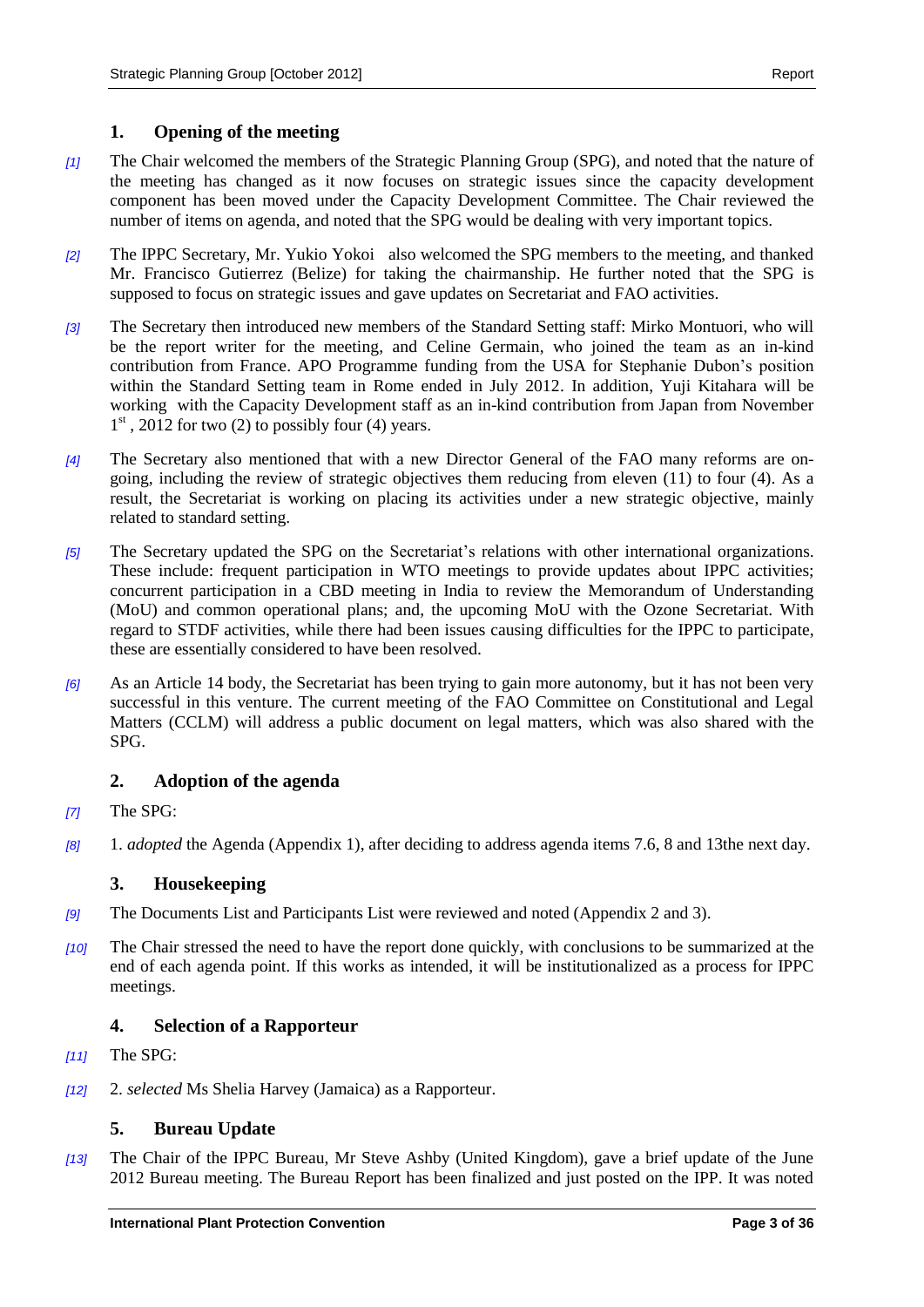that the process took too long, and hopefully this will not be the case in the future. Mohammed Katbeh Bader (Jordan), the representative for the Near East, could not get permission to travel to the June 2012 meeting, thus only six members were present.

- *[14]* The Bureau discussed operational processes with a view to making its members focus on specific areas and work more with the Secretariat members responsible for those areas. The Bureau is not sure whether this has yet really had much of an impact. The Bureau also discussed the role of Bureau members within their regions and the need to better inform their regions on IPPC matters in order for the Bureau to know what the views are in their region about IPPC-related issues.
- *[15]* The Bureau also discussed pest reporting and expressed concern that many countries are still not meeting their obligations – the Bureau asked that these issues be discussed at the Technical Consultation and at the regional workshops.
- *[16]* With regard to standard setting, the Bureau understood that other organisations are interested in using the Online Comment System (OCS), and discussed whether there might be some possible income generated as a result of sharing the system. On a related matter, the Bureau asked that FAO legal services advise on the possibility of a system of international accreditation, an issue which had arisen from the Sea Containers Expert Working Group and which had been mentioned before in connection with recognition of pest free areas. The Bureau further noted the proposal for consideration of formal objections and asked that this be presented to the Standards Committee.
- *[17]* Concerning the topic of e-Phyto, the Bureau was given a presentation by the USDA about a possible IPPC hub system, with a view to saving a large amount of negotiation and funds involved in the development of hundreds or thousands of bilateral e-Phyto agreements. There was a proposal for a study on this, but Bureau members wanted the views of the e-Phyto working group as well as to see if other, outside funding might be available before agreeing to fund the study.
- *[18]* The Bureau also considered a study on the possibility of creating a list of the world's top pests, but it concluded that this should be discussed in the technical consultation and in the regional workshops as Bureau members had doubts that agreement on a list would be possible. Other issues on the agenda were discussed, including Bureau rules of procedure, and Article XIV.
- *[19]* Since the last meeting, the Bureau had been informed that Lois Ransom, the representative for the SW Pacific, was changing roles and could no longer be on the Bureau. After a long discussion within the Bureau and the Secretariat, it was agreed to invite Peter Thomson to attend meetings prior to the next CPM.
- *[20]* Two Bureau updates were sent out since the CPM, and the Bureau Chair thought it would useful to know if they were received by contact points and to know if this is a good way of communication.
- *[21]* No comments were made.

#### <span id="page-3-0"></span>**6. Secretariat's report**

- [20] The Secretary presented the Secretariat's report<sup>1</sup>, underlining similarities and differences with previous reports. It was noted that with the recent adoption of the strategic framework, Secretariat activities should be in line with the four IPPC strategic objectives.
- *[21]* A question was raised on how the Secretariat can most efficiently present its activities. The report currently includes a calendar of activities in which the IPPC Secretariat has taken part in 2012, divided in months and areas. The objective of this table is to capture the main activities of the Secretariat, as well as giving an idea of its workload over a specific period of time. The Secretary asked SPG members to provide comments on this table before it is presented to the CPM.

 $1$  SPG 2012/14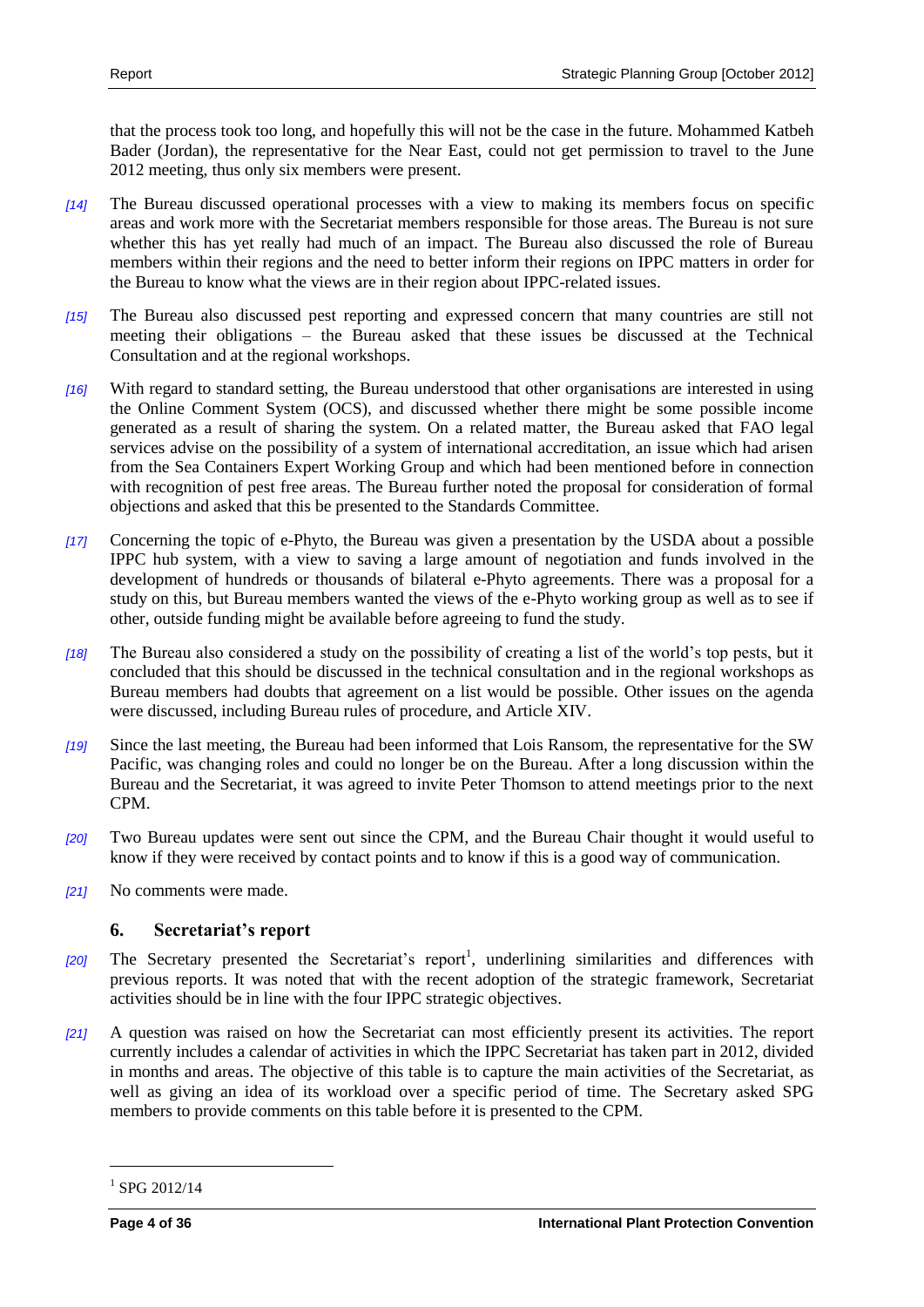- *[22]* The Secretary discussed standard setting activities. The OCS is a tool that is very much appreciated by the IPPC and admired by other organizations. There are ongoing discussions on possible arrangements with other international organizations interested in using it, such as Codex Alimentarius and OIE. The Secretariat added that an agreement is being discussed with Codex and other international organizations which are interested in using the system.
- *[23]* Additional efforts for the Secretariat are related to improving Information Exchange tools with the IPPC community and other stakeholders. The Secretary emphasized the need for a good screening of messages and materials when talking with the outside community. The Secretary also highlighted the difficulties in implementing this effort for the lack of IT-specialized human resources (e.g. for elearning tools and other activities available on the IPP).
- *[24]* A new strategy for IPPC branding was adopted in March 2011, including the standardization of designs for all IPPC publications. The Secretariat noted very positive reactions for this new branding policy. In conjunction with this effort, the Secretary mentioned efforts in producing advocacy materials, and introduced a table with news items, press, videos, and other tools now available to the public, and asked the SPG to provide feedback on possible improvements. This table (Table 5) was considered a good tool to attract in-kind contributions and to acknowledge donors. A comment was made on how to best recognize donors, based on their different levels of contribution, as the current system simply sorts countries in alphabetical order, and includes the reason for the contribution. The Secretariat pointed out that the report is not exhaustive, and also acknowledged contributions from the Republic of Korea and New Zealand, as they were not included in the Secretariat's report document.
- *[25]* Some members expressed frustration that some SPG documents had been distributed late, and noted that the procedural manual states that documents must be distributed at least fourteen (14) days prior to the meeting. The Secretariat accepted the comments and committed to providing the documents on time in the future.
- *[26]* The Secretariat suggested that the use of social media could be very useful in delivering the desired messages to the public. The question was asked if there is a feedback mechanism in place for our users. The Secretariat noted that IPPC members are not aware of the use of these social media as many of them have not signed up for them; they were encouraged to do so. It was further noted that information on meetings does not generate interest, while pictures with stories are more effective. LinkedIn profile, Twitter feed, and other tools are kept active, but there are constraints on how much time the Secretariat can devote to these activities. SPG members made the point that some organizations do not allow use of social media from their offices, so this could be a possible reason for inaction.
- *[27]* In reference to the structure of the Secretariat's report, some members highlighted that it is comprehensive, but not suitable for the CPM, and requested modifications in order to focus on the most relevant matters, and to make it more reader-friendly. The Secretary agreed with these comments and explained that it could be a public relations tool. He also noted that the idea for the IPPC  $60<sup>th</sup>$ anniversary was to prepare a prominent publication, and while this had been considered, the lack of sufficient resources made it difficult to fulfil all of the goals for observing the  $60<sup>th</sup>$  anniversary.
- *[28]* The SPG:
- *[29]* 1. *expressed concerns* about lateness of some documents for the meeting;
- *[30]* 2. *proposed* editing the report before going to the CPM by changing the structure of the Secretariat's report to highlight only the main points and make use of it as a public relations tool.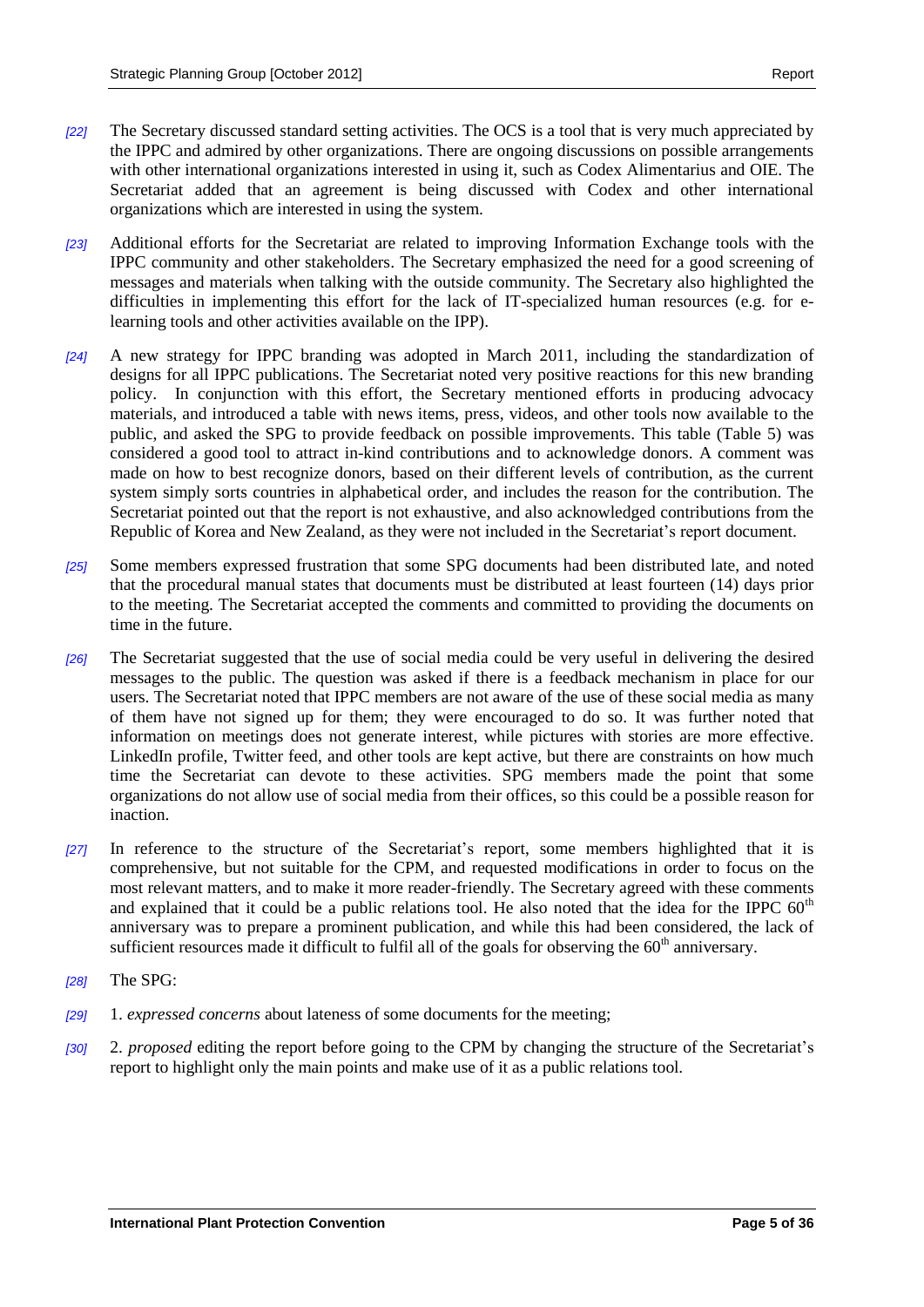#### <span id="page-5-0"></span>**6.1 Engaging in the standard setting process**

- [31] The Secretariat introduced a paper<sup>2</sup> on the standard setting process.
- *[32]* It was noted how the development of ISPMs relies heavily on in-kind contributions by members, which are many and varied. This has worked remarkably well over the years and has been achieved through the extraordinary efforts by many, and these contributions are acknowledged and appreciated.
- *[33]* However, while the work continues, it appears that the participation of CPM members may be declining. It has been increasingly difficult to keep experts motivated and engaged and in relation to phytosanitary treatments, to get responses from CPM members. The Secretariat is getting some signs that this may not go so well in the future and mentioned several examples of cases where difficulties have been identified concerning the development of diagnostic protocols and phytosanitary treatments, the call for experts and the participation of members to meetings. This situation may reflect a number of factors (e.g. the relatively small pool of experts in the subject, shrinking resources available to NPPOs and the need for commitment beyond a single working group meeting or treatment submission). There is a need for the SPG to consider the sustainability of standard setting processes, particularly as more technical standards are being developed. The SPG was invited to consider the issues of engaging and motivating members in the standard setting process, to discuss and if possible recommend some proposed solutions to the CPM.
- *[34]* Several SPG members pointed out that resources for IPPC related work had been constrained due to budget and staff cuts at the national level and that this was a reality having to be faced. Other possible factors for the problems were also mentioned: complexity of the process, countries' real interest in dealing with treatments, and initial uncertainty about expert's workload. In response to a question from a member, the Secretariat indicated that feedback from relevant working groups on this issue has not yet been sought, but this could be done if needed and coming meetings of the Technical Panels and the Standards Committee may be good occasions to do so.
- *[35]* One member suggested that, as very technical standards would need the involvement of the best experts, paying for the expertise could be considered (not on a routine basis). Another member underlined the importance of doing some succession planning for experts, while he noted that experts are not motivated by money necessarily. It was also mentioned that there is a need to think about how the process operates, as countries allocate their limited resources where they can get outcomes.
- *[36]* The SPG felt more investigation on these issues was necessary before the group could recommend some solutions. Several SPG members suggested seeking the views of the relevant Expert Working Groups and NPPOs, possibly through a survey and targeted questions, in order to better understand the issues. The SC Chair added that if the issue was raised in the next SC meeting, she could mention it in her report to the CPM-8 (2013). It was suggested that the SC could lead the discussion on this and prepare a formal questionnaire to get feedback from the Technical Panels and NPPOs. However, as several members expressed concerns on the SC workload, the SPG decided that the Secretariat should first investigate the issue further with an informal questionnaire.
- *[37]* The SPG:
- *[38]* 1. *asked* the Secretariat to send a simple, informal, targeted questionnaire both to NPPOs and relevant experts, in order to get their analysis on the difficulties mentioned above;
- *[39]* 2. *asked* the Secretariat to find out what the reasons might be behind the declining participation in the standard setting process and possible appropriate solutions, before presenting the issue again to the SPG.

<sup>2</sup> SPG 2012/10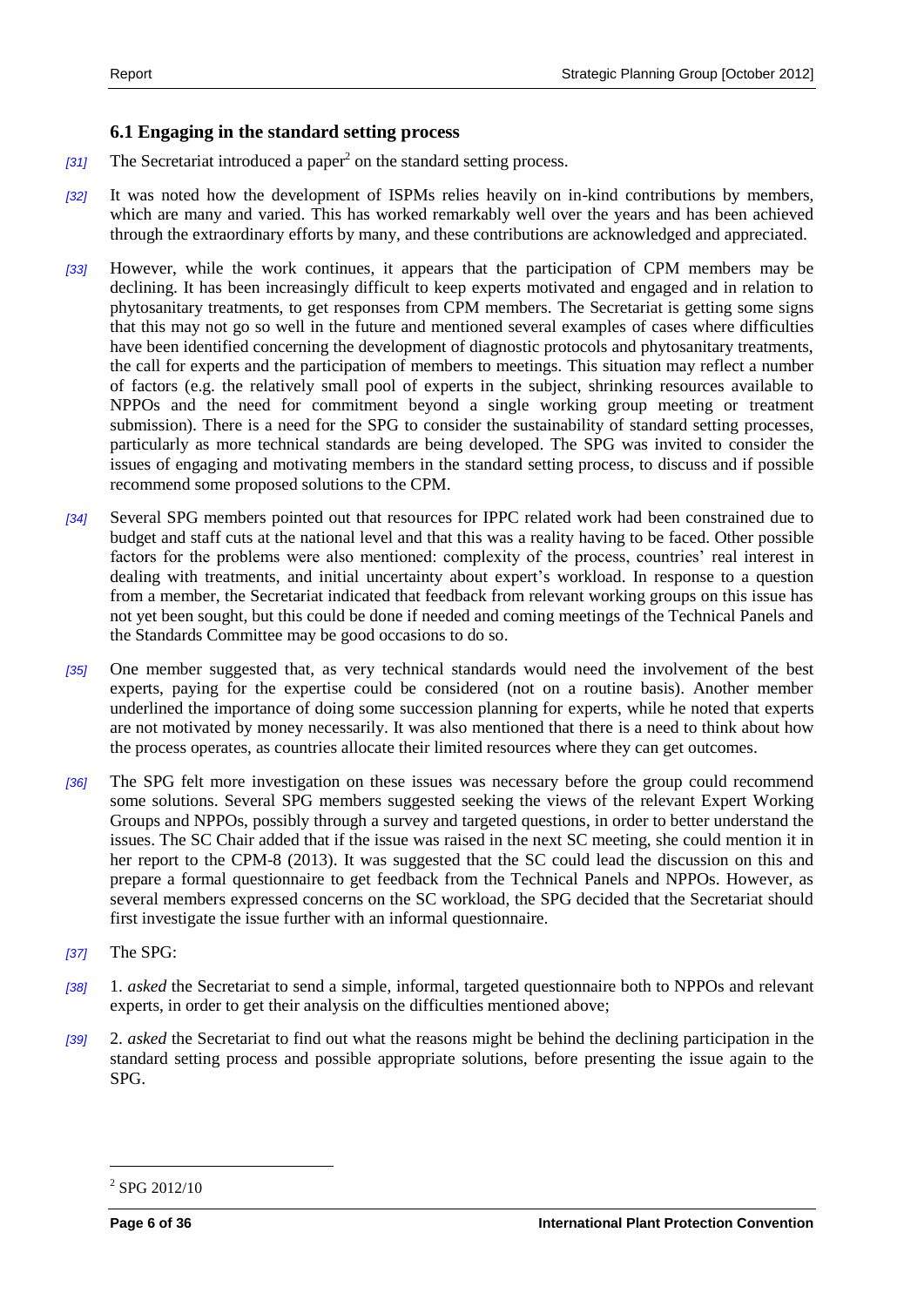### <span id="page-6-1"></span><span id="page-6-0"></span>**7.1 Focus Group (FG) on Drafting Rules of Procedure (RoP) for the Nomination, Selection and Rotation of CPM Chairperson and Vice-Chairpersons**

- *[36]* The Focus Group (FG) on Drafting Rules of Procedure (RoP) for the Nomination, Selection and Rotation of the CPM Chairpersons and Vice-Chairpersons met in Rome from 21<sup>st</sup> to 23<sup>rd</sup> August 2012. Mr Peter Thompson, its Chair, introduced the Report, which was posted on the IPP for SPG members' reference. The FG Chair also thanked participants to this meeting as well as the Secretariat for its support in finalizing the report quickly.
- *[37]* The members of the SPG were reminded of the Terms of Reference (ToR) for the FG by the FG Chair. (Appendix 4). Their task as outlined in the ToR was to prepare a document including the following:
	- identify roles and responsibilities of the chairperson and the vice chairpersons in relation to the functioning of the Bureau of the CPM and of the IPPC activities;
	- identify competence, expertise or experience that are desirable for the chairperson and the vice-chairpersons;
	- identify all the possible options for rotation, selection and nomination of the chairperson and the vice-chairpersons;
	- analyse the above mentioned options, and especially the pros and cons (for instance through a SWOT analysis) in regard to the following general principles:
		- o transparency
		- o equity, fairness and inclusiveness, especially in terms of representation between IPPC contracting parties in successive nominations
		- o competency, in terms of ease to select the most valuable candidates given the role, responsibilities and competence identified
		- o efficiency
		- o continuity
	- present the document
- *[38]* The roles and responsibilities of the Chairperson and Vice-Chairpersons and the desired competencies, expertise and experiences for these positions were discussed, and the SPG was invited to review the report taking into consideration the comments made by the FG and to develop a proposal for consideration and adoption by CPM-8 in 2013.
- *[39]* The Chairman reviewed the process for addressing the issue and explained that the group perused the entire RoPs of CPM and used them as a guide.
- *[40]* A lengthy discussion took place within the SPG on the task of identifying all the possible options for rotation, selection and nomination of the Chairperson and Vice Chairperson. Listed below are the key concerns, questions and recommendations from those discussions.
- *[41]* The first question asked was whether the FG was able to determine whether or not there are other international organisations using rules on rotation for their chair and vice-chair. The FG replied that an analysis was made with regard to the election mechanisms and rotations of other organizations. Most of these bodies do not have written RoPs. The IPPC may be the first to formally deal with this issue. The FAO Legal Office reported that many FAO bodies are moving to have a First Vice-Chairperson and a Second Vice-Chairperson in addition to an elected Chair, but strongly recommended keeping the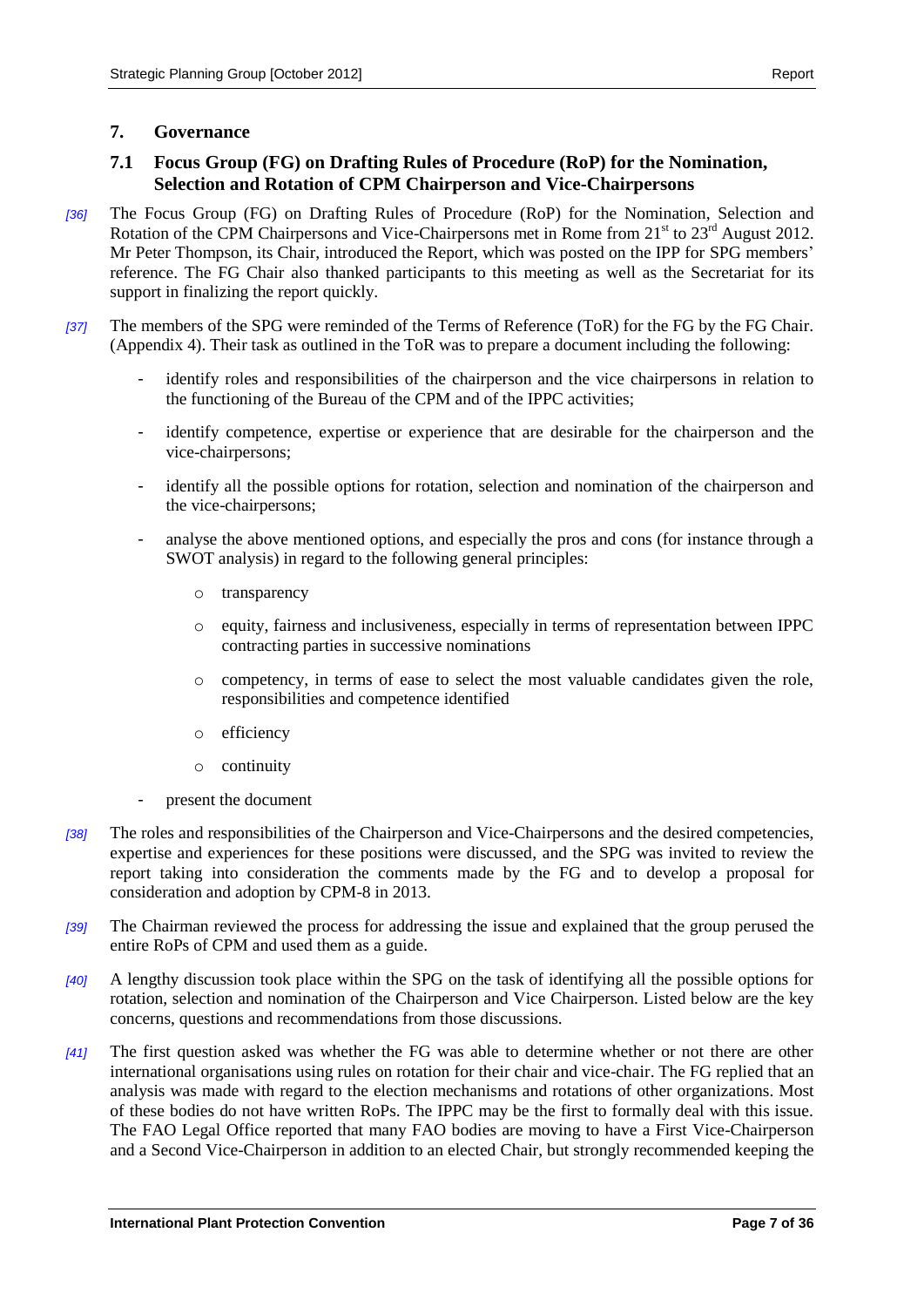process simple. Once the Chair finishes its mandate, it does not automatically become a Vice-Chair. Most FAO bodies have regional rotation policies.

- *[42]* The Chair explained that there is need to find balance but all facets must be taken into account: skills, regional balance and competencies are all very important. Members explained that when you start writing down the rules, you also bind yourself for the future, and expressed need for flexibility as to allow for a review of the rules in the future as new issues may arise. Some members also expressed the view that there should be no automatic rotation between Vice-Chair and Chair in order to allow for more flexibility. There was also a lot of discussion as to whether the Chair of the CPM should have served at least one term in the Bureau with a consensus that this is important. A recommendation was accepted for changing the wording of one of the competencies: "Experience in Financial Management" to "Experience in Projects with Financial Management". The SPG felt that selection, rotation and succession should be considered together.
- *[43]* Several proposals were then discussed:

#### *[44]* Proposal E: **Proposal of Candidates as Vice-Chairperson**

- **Option 1**: Proposed by Bureau from within the Bureau with or without a rotation
- **Option 2**: What we have now an agreed rotation
- **Option 3**: No automatic succession at all elections would be held every year (not efficient)

#### *[45]* Proposal F: **Proposal for Succession Among Vice-Chair Persons**

- **Option 1**: Automatic succession to the position of Chairperson it facilitates succession planning
- **Option 2**: Automatic succession to and from the position of Chairperson members of the SPG felt that it is going to be very difficult for CPM to implement
- **Option 3**: No automatic succession of the Vice-Chairperson
- *[46]* The SPG was informed that only in two cases would the proposal work for having a Vice-Chairperson elevated to Chairperson. Some members were of the view that the decision of first and second Vice-Chairs should be left to the Bureau.

#### *[47]* Proposal G: **Proposal for Rotation of Chairpersons**

- **Option 1**: Rotation among FAO Regions with the same frequency for each region
- **Option 2:** Rotation among the FAO Regions with a differential frequency
- **Option 3:** Rotation among the negotiating groups (developing/developed)
- **Option 4**: No rotation the candidate can come from any region for any term
- *[48]* Strong opposition was raised to option three (3) as sixty-five countries are not included in either the OECD or G-77 groups and as a result they would not be able to participate; this was not considered a realistic option. Some SPG members expressed concern that the balance between developed and developing countries is important and that a good mix of both is the best solution. It was decided that the principles of transparency, equity, competency, efficiency and continuity should guide the process and whatever the final arrangements are, they should be reviewed again in the future.
- *[49]* The Legal Officer explained that the concept of FAO regions does not exist formally, while there are FAO regional offices. The Secretariat explained that they use seven (7) regions for operational purposes. A discussion on IPPC geographical regions and the concept of equity among the regions due to the varying number of countries per region took place. There was a consensus that most developing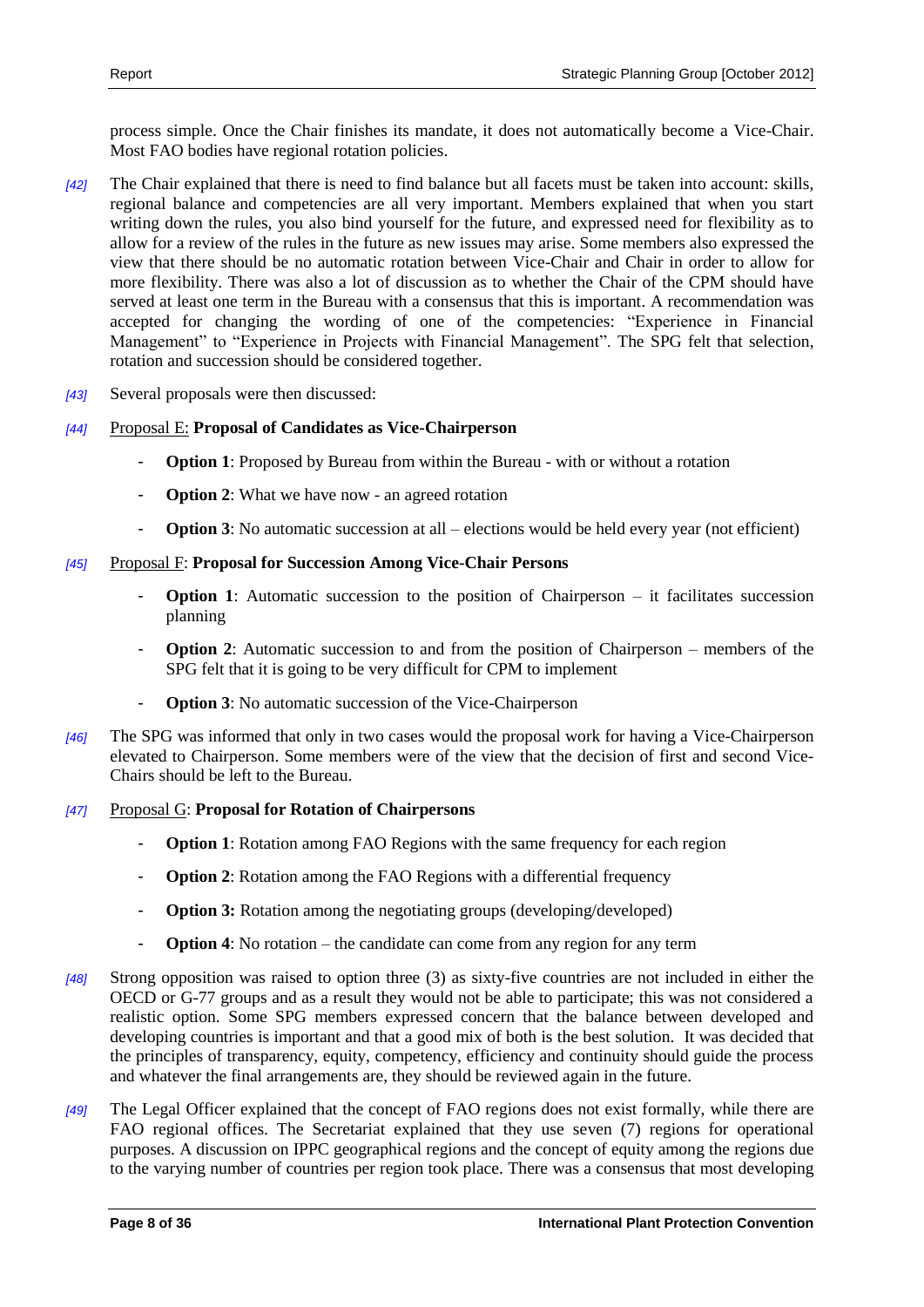countries are in the Asia, Latin America and the Caribbean, Near East, and Africa regions, while developed countries are for the most part in Europe, South West Pacific, and North America.

- *[50]* The SPG:
- *[51]* 1. *proposed* rotating the CPM Chair beginning with the seven (7) FAO regions: Asia, South West Pacific, Latin America and the Caribbean, Africa, North America, Near East and Europe, then the next cycle would begin with the four (4) largest regions (the ones with the highest number of countries): Asia, Latin America and the Caribbean, Europe, Africa, followed by the seven listed above. Thus, the rotation scheme would be: 7-4-7-4. The scheme would facilitate the alternation of developed and developing countries, and would come as close to an equitable process as possible;
- *[52]* 2. *agreed* that there will be seven (7) members, one (1) Chair and only one (1) Vice-Chair, and the region who is next in line for the Chair will nominate the Vice-Chair, while in the following term it will nominate the Chair (without an automatic succession). In the event the Chair cannot continue, the region would be allowed to identify a suitable candidate for the position of Chair;
- *[53]* 3. *proposed* that the preferred position of the SPG will be presented to the CPM as guidelines for adoption. The Secretariat will consult with the FAO Legal Office for an appropriate title of the document;
- *[54]* 4. *agr*ee*d* that the candidates for the Chair should be employed by the NPPO and have served on the Bureau for at least one (1) term;
- *[55]* Members of the SPG *commended* the FG for their work.

#### <span id="page-8-0"></span>**7.1.1 Bureau Rules of Procedure**

- *[56]* A representative of the FAO Legal staff provided comments relative to the development of CPM Bureau Rules of Procedure. The Legal representative noted that the CPM may have to change the CPM Rules of Procedure depending upon the elements of the new Bureau Rules of Procedure. The FAO Legal Office representative also stated that the CPM, as is the current practice, needs to elect members of the Bureau.
- *[57]* Legal also stated that based on the CPM Rules of Procedure, the Chair of the Bureau should be independent and not represent the views of any region. As a result, whoever is the Chair of the Bureau cannot technically represent the region from which they were nominated to the Bureau.
- *[58]* The SPG:
- *[59]* 1. *agreed* that the Bureau is responsible for preparing its own RoPs.

#### <span id="page-8-1"></span>**7.2 IPPC Financial Committee**

- *[60]* The Secretary introduced the 2012/2013 Secretariat Financial Report. 3
- *[61]* The Financial Committee (FC) was established as proposed under the Resource Mobilization Strategy adopted at CPM-7. Since its creation, the FC convened two (2) meetings: the first was held on  $15^{\text{th}}$ . 16<sup>th</sup> June 2012 soon after CPM-7, the second on 8<sup>th</sup> October 2012 just before the SPG meeting. Ms Lois Ransom (Australia) was elected as Chair, but had since resigned; Ms Kyu-Ock Yim (Republic of Korea) was appointed as Chair for the second meeting.
- *[62]* The current Chair gave an overview of discussions and outcomes of the first FC meetings.
- *[63]* The FC developed an informal working arrangement for its membership, which is restricted to four (4) persons with the possibility to invite additional participants as needed. This made it possible to have effective discussions on a number of points. Current FC members are Cote d'Ivoire, Republic of

<sup>&</sup>lt;sup>3</sup> SPG 2012/11 rev. 1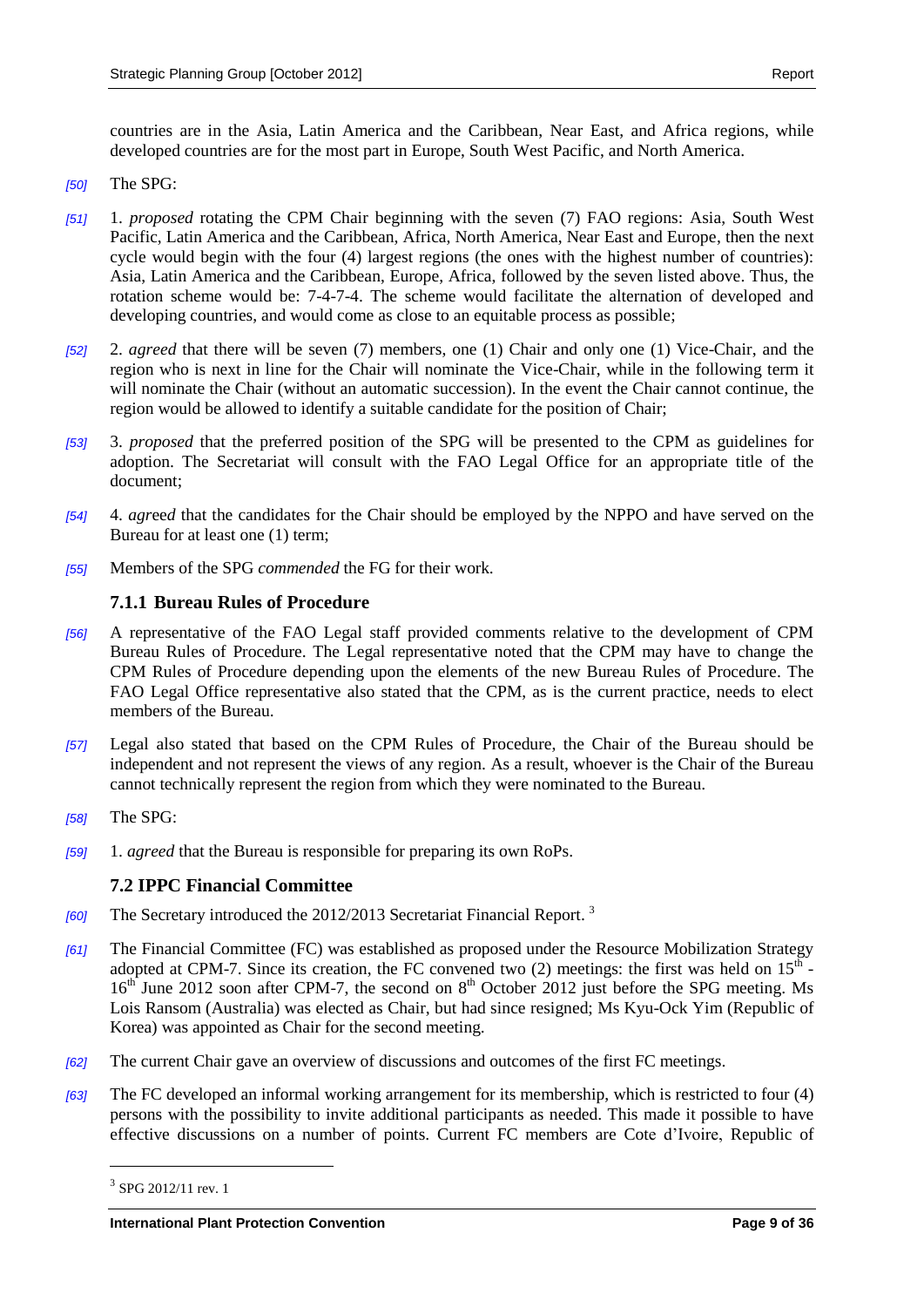Korea, United Kingdom, and Mr. Lopian from Finland. The FC shall meet at least once a year, preferably associated with Bureau meetings.

- *[64]* In the FC meeting in June 2012, Ms Maria Bonomi from the FAO Plant Production and Protection Division was invited to explain the FAO budgetary system. Ms Bonomi emphasized that IPPC has a high profile in FAO, so it has experienced no budget cuts in this biennium; nonetheless cuts are foreseen in the next one. With regard to the multidonor IPPC Trust fund, this fund has lower Project Support Costs (PSC) than the ordinary FAO PSC, which is 13%. Nevertheless, such a low rate may not be applied to future trust funds.
- *[65]* The FC was updated on the IPPC's financial status. The current total budget is approximately US 5.5 million dollars, of which approximately 53% comes from the FAO regular budget [see the Report's table for reference]. The FC also reviewed the draft explanatory documents for donors, and suggested that benefits for donors should be emphasized with easy language and practical examples. In this regard, the FC proposed a two-step approach: 1) developing general material for donors; 2) developing action plans for specific projects, such as certain ISPMs or targeted donors.
- *[66]* The FC agreed to develop standardized form for financial report an FC meeting reports, and expressed wish to have such new forms ready for CPM 9 in 2014. The FC discussed how to present the financial report to CPM-8. For the summary report, the FC suggested some more information included such as total FAO regular program budget and staff salary. The FC also suggested attaching the simplified accounting table of the IPPC work program for transparency, but these detailed figures would not be subject to discussion in CPM. The FC recognized the need of revising trust fund guidelines, as approved by CPM-4, in order to allow more flexibility. The FC was also updated on contributions from member countries, RPPOs, and other organizations, and ongoing efforts of Secretariat for resource mobilization.
- *[67]* The FC discussed the work program for 2012/2013, and presented the budget cycle: in March the CPM approves the budget and work program; in June the FC reviews the detailed budget plan and monitors; in October 2012 the FC reviews the budget expenditures and analyzes major changes, while starting initial planning for the next year. The Secretariat stressed that the budget is an approximation, but the outlook is consistent with the current financial constraints being experienced at national levels. Therefore, while funds allocated from FAO regular program will be the same in 2013, it is expected that they will diminish over the next few years. It was noted that in 2012 there were 15 to 20% cuts in other programs of the FAO. The Division has been continuously trying to exclude the IPPC and other conventions from such cuts, but it will be very hard to avoid this for the future.
- *[68]* In addition, travel costs have already been reduced on average in the Division, including those allocated to the IPPC Secretariat. This has to do with the general budget cuts and with the clear intention of the new Director General to allocate more resources to the regional offices rather than to headquarters. The Secretariat highlighted that travel costs cuts are particularly harmful, especially in terms of the reduced opportunity to mobilize resources. The Secretariat further noted that there is a need for more sustainable financial commitments, especially from members, and the current budgetary surplus has been maintained by not taking on additional activities. The Secretariat nevertheless committed to continue working on increasing resources. Some SPG members suggested charging a fee on e-Phyto to increase IPPC resources.
- *[69]* The SPG:
- *[70]* 1. *noted* the current financial situation of the Secretariat; and
- *[71]* 2. *proposed* exploring further resource mobilization options.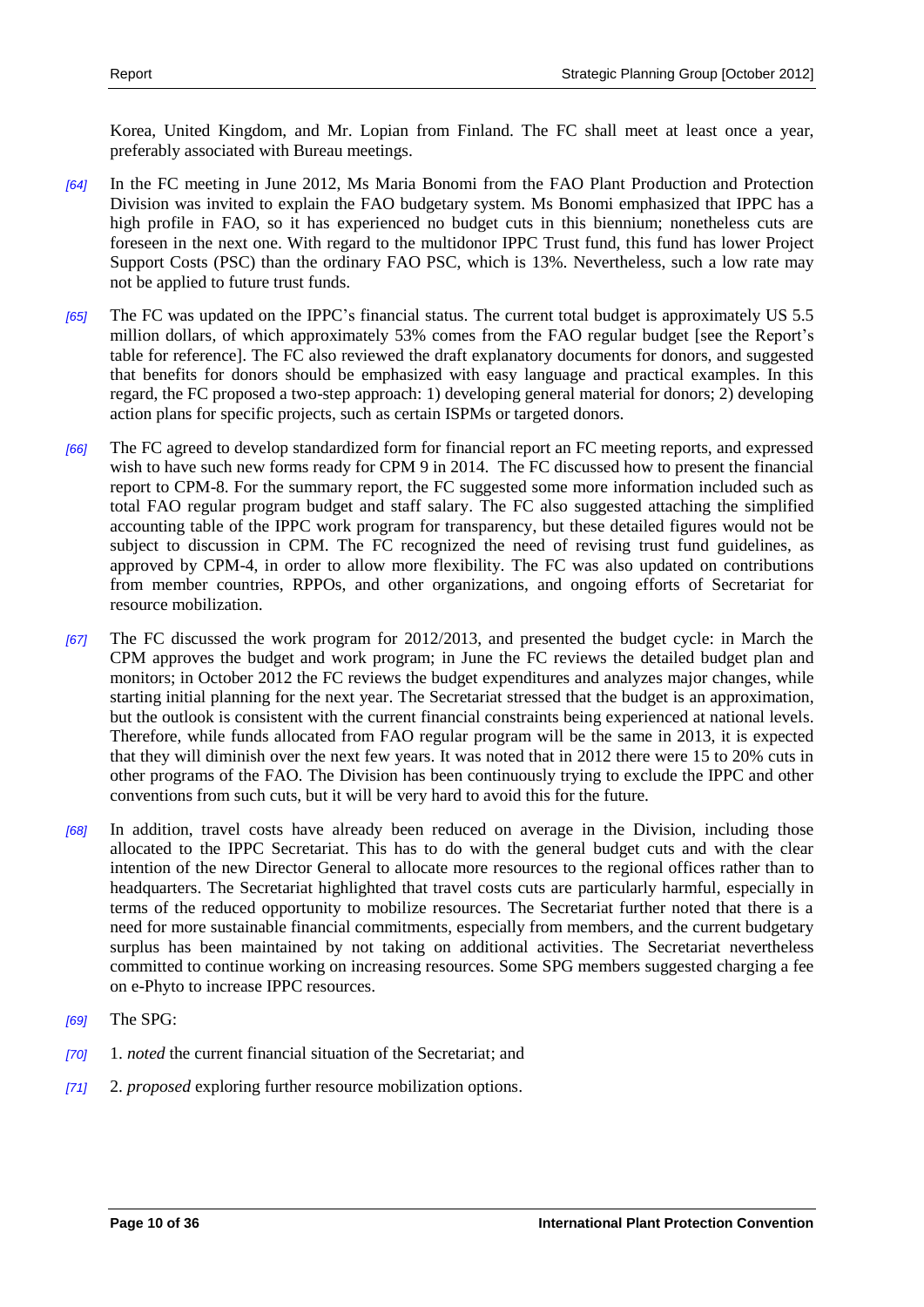#### <span id="page-10-0"></span>**7.3 Communications Strategy**

- *[72]* The SPG reviewed the Communications Strategy document. The Secretariat presented the Communications Strategy<sup>4</sup> document to the Bureau in June, where it was decided to present it to the SPG to finalize it before presenting it to the CPM. The Secretariat received comments by the Bureau, Australia, EU, EPPO, and integrated them in the document. It was decided that the Information Exchange section should be kept as a separate component in an attempt to make the text brief. The Secretariat developed a Communications Work Plan, as an integration of the strategy, to be discussed following this agenda item. A table on IPPC audiences was introduced, based on the OECD stakeholders' study, after which the objectives, goals, structure, and implementation were presented.
- *[73]* SPG members noted the need to set clear objectives to stick to consistent messages. It was suggested that goal A.3 should be an overall objective, as this enhances trust and credibility in the organization. Another suggestion was to utilize a communications expert from FAO, in order that the IPPC could rely on this person for communications advice; in addition, the SPG felt that a crisis communications component should be included in order to include how to react when negative messages are addressed in regard of the IPPC.
- *[74]* SPG members further proposed attaching a budget to the document, as several expenses are mentioned, including the establishment of a communications focal point within the Secretariat. The SPG noted the necessity to include deliverables and indicators in order to measure the impact of each communications action.
- *[75]* A question arose regarding how branding is related to protecting IPPC intellectual property. The Secretariat noted that at this stage there is not much to protect and that discussions with the FAO Legal Office are on-going on how to protect our products, including the PCE. The protection of IPPC branding is deemed crucial and will be further investigated while the process to design a new logo is finalized. The Secretariat proposed considering hiring a lawyer to facilitate the way forward. The SPG also recommended adding a point on specific audiences to whom the IPPC should reach out under goal A. With regard to goal C, some members offered to provide virtual support. The SPG suggested including the idea of virtual/remote groups in the document.
- *[76]* The Secretariat underlined that one of the main messages that needs to be communicated is an overall strategy for IPPC activities. The strategy will be implemented by the whole Secretariat, and will be a cross-cutting service for all.
- *[77]* Upon request by the SPG, the Secretariat discussed the issue of the IPPC 60<sup>th</sup> anniversary. After the last CPM, the Secretariat sent out a press release to FAO Media Office, but no further activities have taken place due to limited resources.
- *[78]* The SPG:
- *[79]* 1. *asked* for the addition of an overview of immediate actions for the next year.
- *[80]* The Secretariat will review the document based on the comments received and will present it to the next CPM for approval.

#### <span id="page-10-1"></span>**7.3.1 Communications Work Plan**

[81] The Secretariat introduced the Communications Work Plan<sup>5</sup>, noting the document outlines the modalities and task distribution of its communications-related work. As such, it is much more detailed than the communications strategy, and will be further implemented after the approval of the 2013 budget. The Secretariat acknowledged the need to improve communication and stressed the need to

l

<sup>4</sup> SPG 2012/02

<sup>5</sup> SPG 2012/16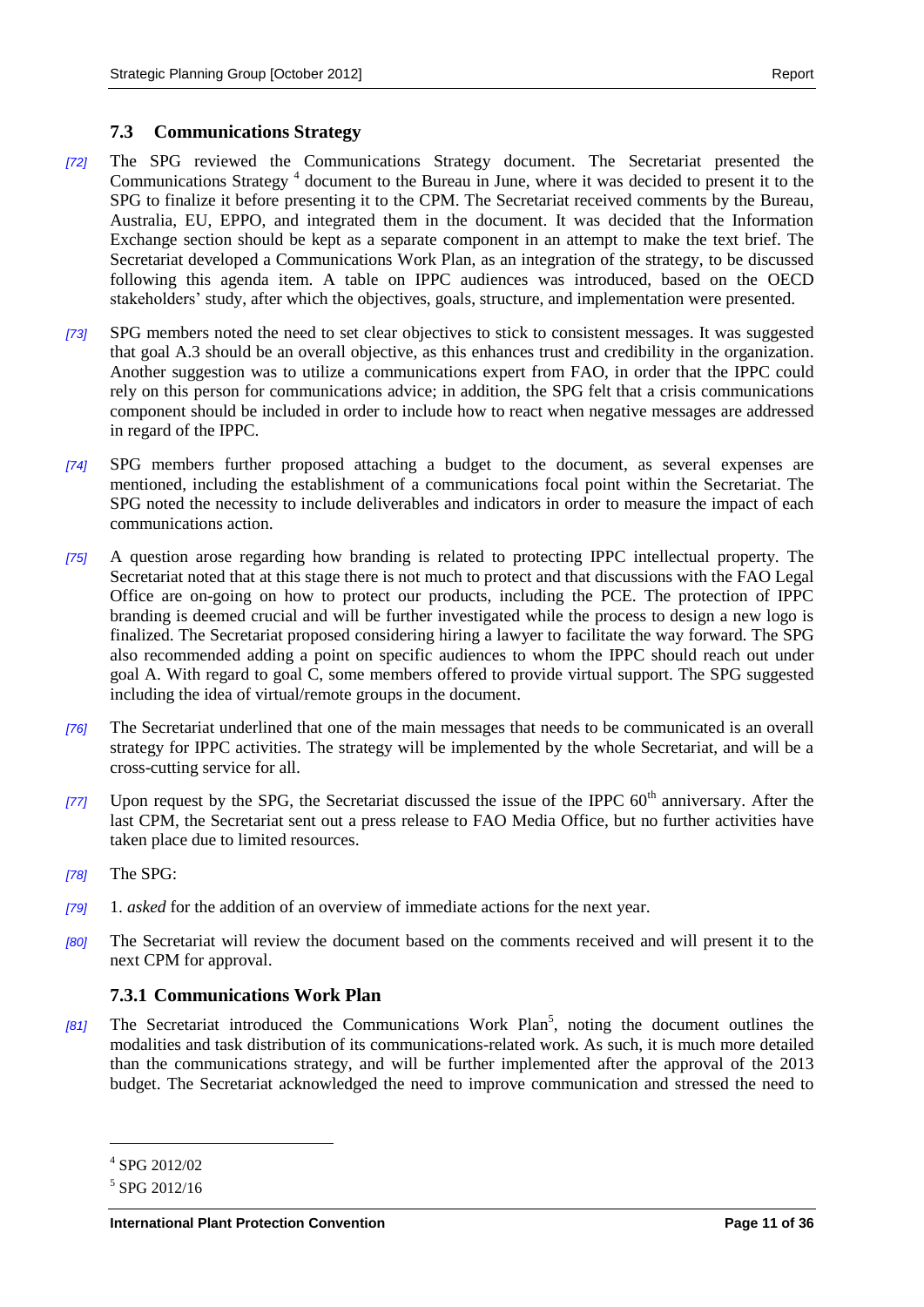receive inputs from NPPOs. The Capacity Development group has a separate plan which will be integrated in the current Work Plan.

- *[82]* The Secretariat also expressed concern over the amount of time that can be devoted to non-Secretariat activities, and stressed a willingness to participate in more scientific meetings if time and resources allow.
- *[83]* Communications material is now available, mostly in English, and it will be sent out to our mailing lists. The website is a crucial element, a mechanism through which we try to communicate.
- *[84]* The SPG conducted a brainstorming session on the development of the work plan and acknowledged that it is difficult to see what and how we are communicating.
- *[85]* SPG considered that the most important thing is to demystify the IPPC. Therefore, it would be useful to link the image of IPPC to interesting issues like food security, economic development, and trade facilitation. The focus needs to be put on subjects that laypersons can identify with easily. The SPG also suggested that the Secretariat work on using the media to deliver its messages, in cooperation with the FAO Media Office. The Secretariat, however, noted certain difficulties in working with FAO Media Office, and showed interest in a proposal by some NPPOs present to provide experts to work on these issues.
- *[86]* The Secretariat asked the SPG to identify the top five (5) or six (6) priorities for the next couple of years and to add deliverables. This would also allow us to clarify key audiences and to link activities to objectives.
- *[87]* Finland introduced a document proposing the development of a university course on international regulatory phytosanitary matters. $\overline{6}$  This represents a follow-up of a comment submitted by the EU to the Secretariat in reply to the request for feedback on the Communications Strategy.
- *[88]* According to the proposal, the Secretariat would be responsible for designing the course, which would include a number of modules. The course would provide students with IPPC basic principles and phytosanitary regulatory capacity. A coordinator should be hired for this purpose, and a number of universities and experts should be involved. The financing might be a challenging factor. The estimated expense is around US\$300,000 a year for two (2) years, but it may be higher depending on the work plan.
- *[89]* Benefits are cross-cutting, not only in terms of communications strategy. The course would build up a wider knowledge of IPPC activities and objectives. For many years the CPM and SPTA have been discussing possible liaison activities with universities, training and research centres; this would be the ideal chance to fulfil this need. This course would be designed for universities in developed and developing countries. In terms of capacity building, the course would develop synergies in terms of production of standard operating procedures, procedural manuals and e-learning modules.
- *[90]* Potential disadvantages include: additional costs; need for regular updating (as IPPC is a very dynamic organization); possibility of controversial interpretations by teachers.
- *[91]* The SPG discussed the proposal at length. New Zealand, Australia, the United States, Jamaica, Kenya, and Finland mentioned the existence of phytosanitary courses in their countries, and their past and current involvement in them. The presence of university courses related to plant health was positively received, although some SPG members pointed out difficulties in getting participants, high costs for the course, and the use of copyrighted materials. The Secretariat added that the phytosanitary portal has a number of resources, including training material that could be used as project resources.
- *[92]* The SPG suggested the possibility of investigating current courses and integrating them, in order to allow some sustainability and reach out to a wider number of people. The SPG concluded that before

<sup>6</sup> SPG 2012/19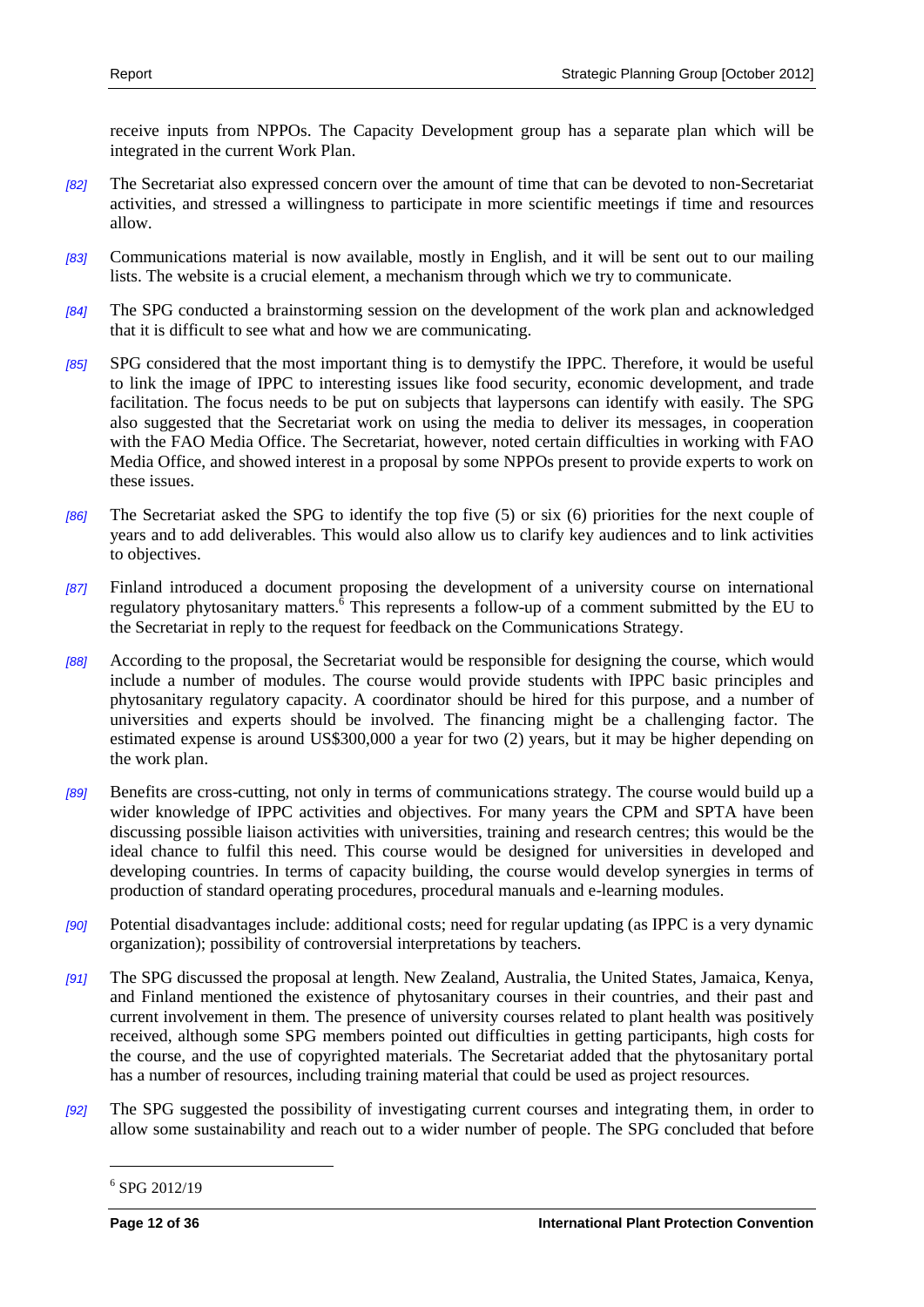proceeding further on this proposal, the Capacity Development Committee (CDC) should be cataloguing phytosanitary courses currently available worldwide.

- *[93]* The Secretariat later emphasized the need for linkage with the world of academia. A stronger link would also be beneficial in terms of selection of experts and external resources. Currently, plant protection and/or plant protection specialists are rarely mentioned in international gatherings, while most universities ignore plant health issues in their curricula. The issue is perceived to be broader than communications. The Secretariat added that the job done by OIE in terms of relations to the academic world and veterinarians can be taken as an example.
- *[94]* The SPG:
- *[95]* 1. *agreed* on the need to build up a relationship with universities and research centres worldwide, and decided to add this point to the Communications Strategy.
- *[96]* 2. *recommended* establishing up priorities for the Communications work plan, to be tied with IPPC strategic objectives: food security, environmental protection, trade facilitation, capacity development. Two different sets of priority issues were: 1) subjects (branding, media campaign material, developing specific materials for donors, surveillance,  $Q&A / IRSS$  help desk, crisis strategy, danger caused by internet trade, standards (new standards - waste, containers, e-phyto, seeds, used machinery, existing ones), IAS / CBD (environment and biodiversity), forestry e-learning, academia (research), economic development); and 2) tools (a layperson brochure, improving Wikipedia and internet pages). The Secretariat noted that some of these issues are already part of the Communications Work Plan.
- *[97]* 3. *proposed* having a goal of three (3) stories on how the IPPC contributes to food security, environmental protection and trade facilitation. Examples of the stories to be provided, which will be integrated in the Communications Work Plan, are:
	- Food security: producing a brochure on poverty reduction and on the IPPC work on it.
	- Environment: internet trade, forestry people e-learning, and CBD.
	- Trade: sea containers, e-phyto, new pests.
- *[98]* The Communications Work Plan will be modified in accordance with the comments and presented to the CPM. This will include three (3) concrete stories related to the three (3) strategic objectives A, B, and C as deliverables.
- *[99]* 4. *asked* the CDC to catalogue current university IPPC-related courses according to their costs and language before taking a decision, but also *warned* on the necessity to build a relationship with academic institutions.

#### <span id="page-12-0"></span>**7.4 Article XIV update**

- *[100]* The Secretariat presented a document updating the Article XIV situation, which included a review of the current status; disappointment over the production, distribution and analysis of a questionnaire to FAO members; and the current legal interpretation by the legal staff of what type of autonomy Article XIV bodies truly have in the FAO context.
- *[101]* The Secretariat informed the SPG that efforts had been made to provide guidance over the content and distribution of the questionnaire, but the results were not very successful. The Legal Office received forty-five (45) total responses and the overwhelming majority favoured the gaining of greater autonomy by such bodies in handling relations with international organizations, countries, and donors. The interpretation of the questionnaire results was currently under discussion concurrently in the Committee on Constitutional and Legal Matters (CCLM) meeting.
- *[102]* There have been few minor steps towards increasing the autonomy of Article XIV bodies. There is a general sense that FAO leadership is not interested in going too much forward, therefore the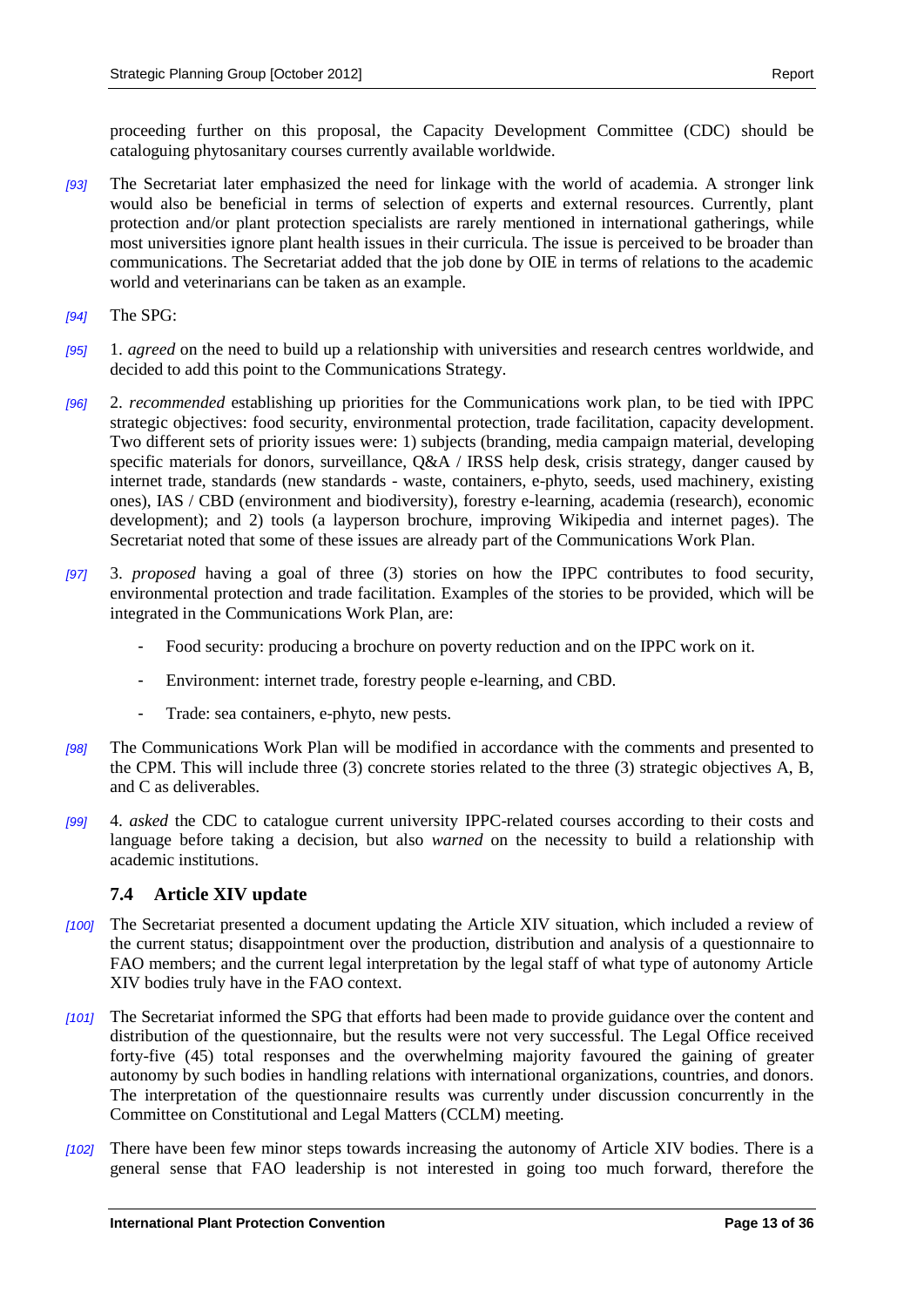Secretariat does not have great expectations related to autonomy increase. The Secretariat mentioned the travel policy as an example, where greater autonomy was granted in principle, but limitations on the number of staff allowed to go on duty missions were made. The Secretariat expressed appreciation for the efforts made by NPPOs to respond to the questionnaire.

- *[103]* The SPG was asked to review the document, and to note that the issue of operational autonomy of FAO Article XIV bodies continues to be discussed. There was a discussion over the insufficient participation of members to the questionnaire, and this was attributed to the legal office contacting only permanent representatives, who had to answer on the basis of all Article XIV bodies rather than in reference to a specific organization. In addition, the Secretariat outlined the need to explore opportunities for autonomy such as independent channels of communication with governments, funding, and rules for observers.
- *[104]* The Secretariat reported that in all likelihood there will not be major changes operationally, and it is up to countries to take action. It will be up to delegations to talk to their permanent representatives to explain why plant protection is important.
- *[105]* The SPG:
- *[106]* 1. *recommended* taking a pragmatic, step-by-step approach on the subject of Article XIV , as committees are meant to solve problems and capitalize what is being granted;
- *[107]* 2. *expressed disappointment* over the questionnaire structure and distribution, and noted disagreement with some of the conclusions in the FAO Legal Department's paper for the CCLM<sup>7</sup>, i.e. that FAO members are not interested in the topic;
- *[108]* 3. *acknowledged* that there are some windows that can be analyzed and from which the IPPC can take advantage to get more autonomy. The Secretariat cannot really take any action, and it requires countries to act in this context.
- *[109]* 4. *asked* that an update be given to the CPM on continuing developments; and
- *[110]* 5. *requested* a summary of the answers to the fore-mentioned questionnaire for CPM.

# <span id="page-13-0"></span>**7.5 SBDS Review**

- *[111]* The Secretariat informed the SPG that the SBDS meeting scheduled in September 2012 did not take place. This was a missed opportunity to have a review of the IRSS. Formally, the Secretariat did not receive a letter of resignation of the current Chair of the SBDS Review. Once received, the current Vice-Chair will become the Chair.
- *[112]* The Secretariat noted that the five-year review has been postponed to next year, as it could not fit in the 2012 work program. The outcome of that meeting will be discussed by the SPG in October 2013.
- *[113]* The SPG:
- *[114]* 1. *noted* the Report; and
- *[115]* 2. *agreed* with its conclusions.

### <span id="page-13-1"></span>**7.6 Observers in IPPC meetings**

*[116]* The Secretariat introduced the Rules for Observers document.<sup>8</sup> The Secretariat is receiving new requests for observers, but currently there is no guidance on the matter. The Secretariat drafted this proposed new rule of procedure, and noted that highlighted paragraphs still need clarification by the Legal Office. The Secretariat highlighted the following points: the Chair of any of the IPPC bodies has

l

 $7$  CCLM 95 12, attached

<sup>8</sup> SPG 2012/06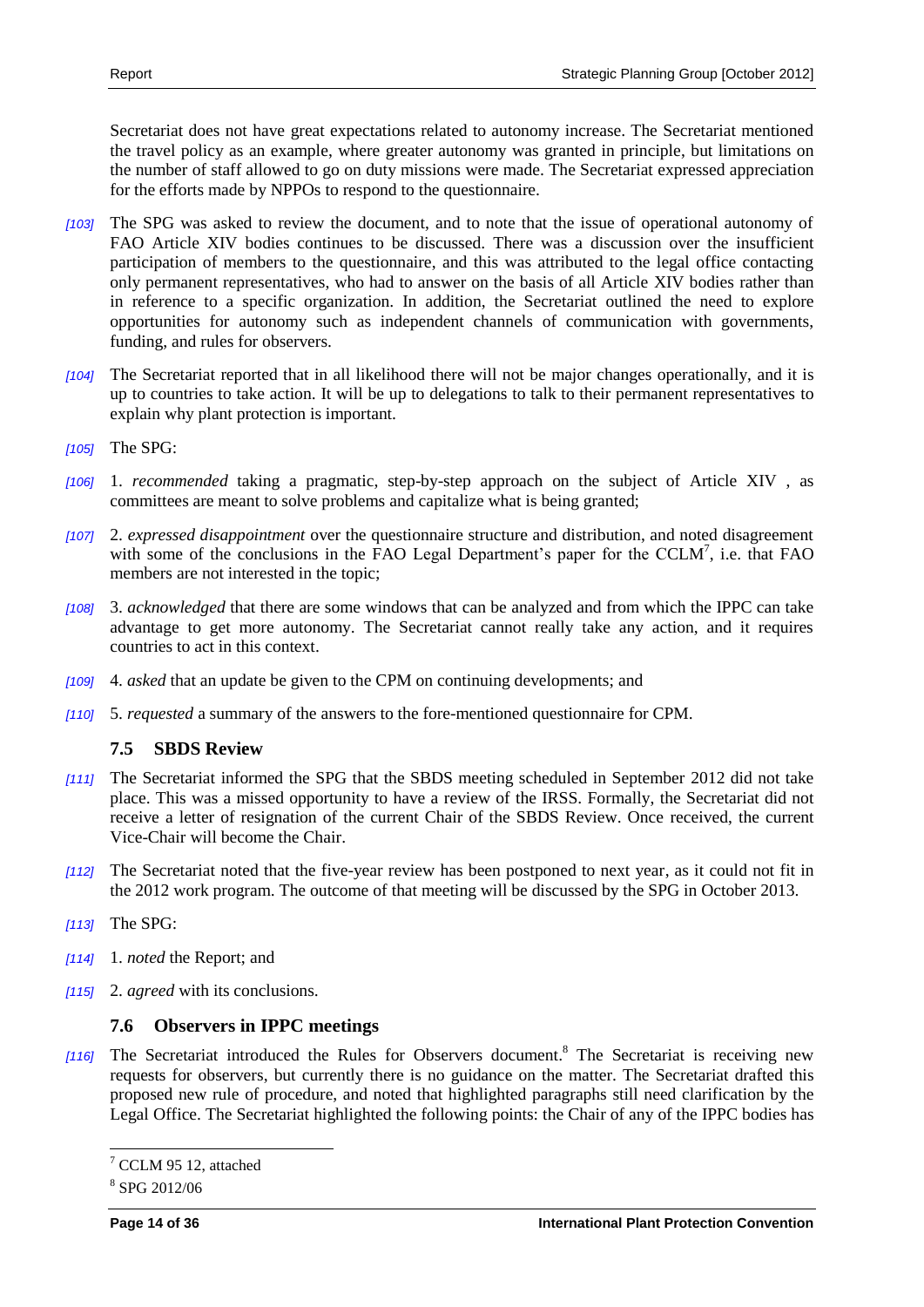the power to give the floor to an observer. In addition, the rules for observers in IPPC meetings could be one of the windows of Article XIV autonomy.

- *[117]* The SPG discussed point four (4) of the table and decided to delete the following sentence: "And the income of the organization should be made up mainly, if not exclusively, of contributions from governments."
- *[118]* The SC Chair noted that SC Rule of procedure for observers currently refer to Rule VII of the Rules of procedure of the Commission. She added that, as a consequence of the above proposed changes for Rule VII, SC rules of procedure for observers would need to be reviewed at the next SC meeting and then presented to the CPM for approval.
- *[119]* The SPG:
- *[120]* 1. *reviewed* the Secretariat papers and made recommendations for presentation to CPM-8 in 2013;
- *[121]* 2. *decided* that the Secretariat would review the document taking into account SPG suggestions and submit it to FAO Legal Office for review. After FAO Legal Office's review, the proposal for changes to Rule 7 (Observers) and Rule 4 (Sessions) of the Rules of procedure of the Commission would be presented to CPM-8 (2013) for approval;
- *[122]* 3. *recommended* that the CPM Subsidiary bodies reviews, if needed, its Rules of Procedure for observers and presents a proposal to CPM-8 (2013) for approval.

# <span id="page-14-0"></span>**7.7 Staffing**

- [123] The Secretariat introduced a document<sup>9</sup> illustrating the current status of staffing, noting that this topic was intended to begin a conversation with SPG members. The Secretariat currently counts three (3) General Service staff (G) and five (5) Professional (P) staff. Other resources come from a variety of contract types, including in-kind, temporary, consultants, short-term posts. This causes problems related to sustainability and historical knowledge, which are vital for the continuity and efficient operation of the Secretariat.
- *[124]* The Secretariat noted that while the P and G staff members have a background in the IPPC, continuous training for new staff is necessary. The Secretariat stated that the overwhelming majority of the personnel are often employed for eleven (11) months with a mandatory one (1) month break. The concern that this paper is trying to portray is that there is no sustainability or foundation for developing loyalty over time in this policy. APO programs, in-kind support are really useful, but the sustainability of the current turnover system is questionable.
- *[125]* The Secretariat asked if there is an interest in developing a succession plan. Long-term project posts were mentioned as a source for change. Acknowledging the need to deal with scarcity of resources, the Secretariat underlined the need to think about staffing process sustainability and continuity of knowledge, as frequent turnover implies drawbacks in the process. The Secretariat further noted that some contracts have to be renewed even monthly, and this entails a significant amount of work that takes away from the real work of the IPPC. The question arose of whether the Secretariat has the authority to prepare a succession plan within FAO. The answer was that currently this is not the case, but shifting from funding through FAO regular program towards trust funds would help gain more operational independence.
- *[126]* The SPG:

 $\overline{a}$ 

*[127]* 1. *noted* the current staff situation in the Secretariat, commenting that there have been improvements in the past few years. It was noted that the problem could be related to FAO general rules for personnel, and that the IPPC could try to seek another opportunity for autonomy;

<sup>9</sup> SPG 2012/15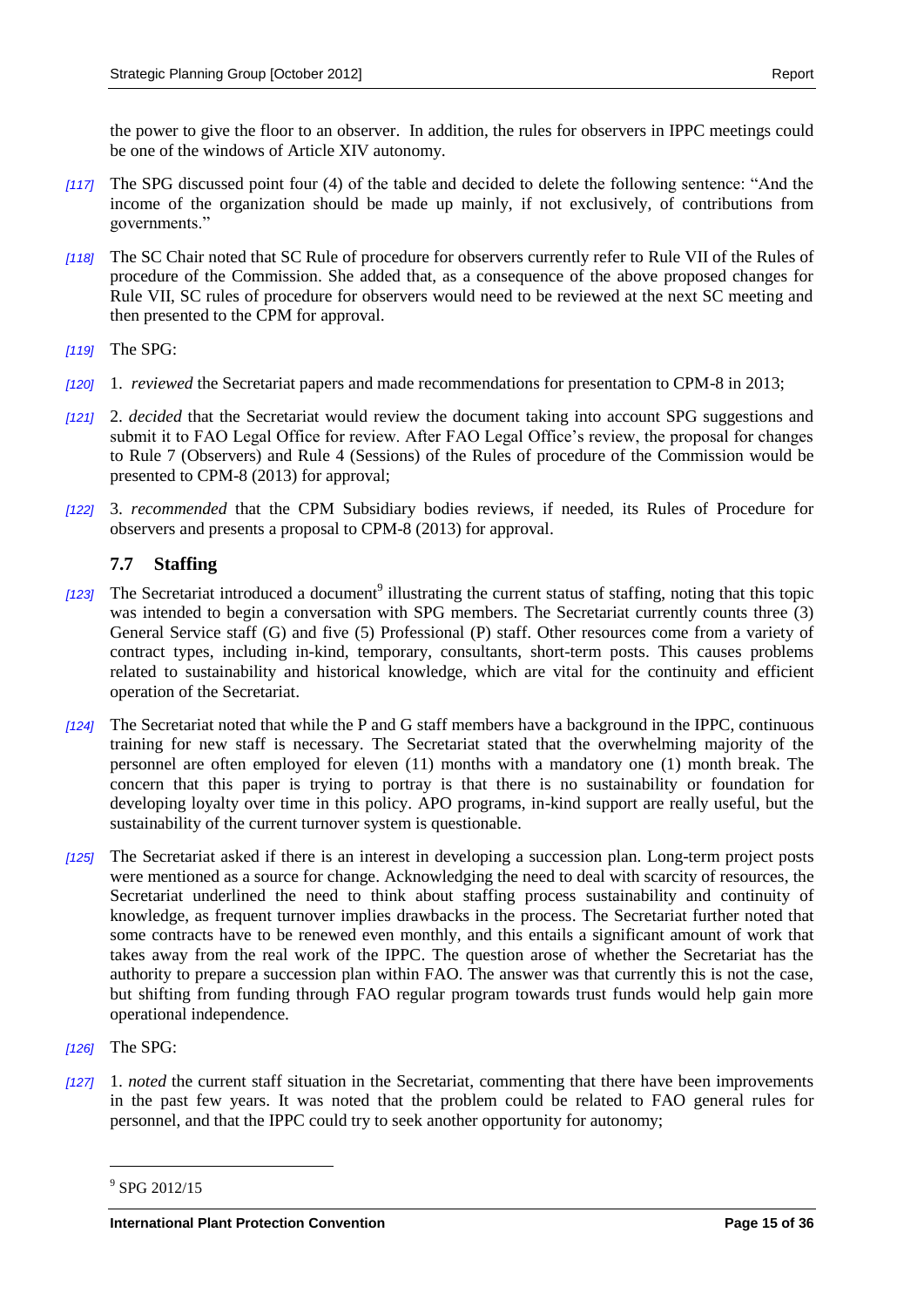- *[128]* 2. *asked* the Secretariat itself to propose a succession plan for the SPG to consider;
- *[129]* 3. *noted* that drafting an informal plan on how to deal with staff rotation should be possible;
- *[130]* 4. *suggested* the preparation of orientation packages for new staff, with the support of FAO. The Secretariat stated that all relevant information for staff is shared through an internal drive, and that each team in the Secretariat is responsible to train new staff members;
- *[131]* 5. *acknowledged* that the staffing autonomy resulting from trust funds is much more flexible, and *noted* that the Secretariat is thinking of maximizing the its use for staffing costs (thus eliminating the problem of blank periods for temporary staff);
- *[132]* 6. *asked* the Secretariat to produce an informal staffing plan, and *noted* the request by the Secretariat to use trust funds for temporary staff in order to reduce difficulties resulting from frequent turnover.

#### <span id="page-15-0"></span>**8. IRSS Pest categorization / listing**

- *[133]* The Secretariat discussed the IRSS work program, including a possible project to identify the world's top ranked regulated pests.<sup>10</sup> The issue was discussed by the EWG on Capacity Development, and reviewed by the Bureau in June 2012. The Bureau considered that such a project would stimulate the exchange of valuable scientific information and it would be a good communication tool, but was unsure whether such a project would be placed under the IRSS activities. As a result, the Bureau proposed additional discussion at the SPG on the proposed project.
- *[134]* The Secretariat noted that the idea was two-fold: induce countries to meet their obligations (providing a list of pests); and make an analysis at the regional level on the most frequent regulated pests. Suggested actions that may come out of the project are listed in the "Purpose" paragraph of the document. In addition, the categorization will help focusing on defining priorities on regulated pests, favouring the effectiveness of the plant protection process.
- *[135]* The SPG thoroughly discussed the proposal and showed concern over the subjectivity of the matter and its political implications. In addition, the SPG discussed the need to focus on national lists and encourage countries to look at what they are doing in terms of regulated pest analysis. The Secretariat noted that RPPOs already have regional lists of top regulated pests, and this helps them to develop a joint work with the Secretariat. Some members noted that the European Union is currently revising its pest list process. The case of COSAVE was also mentioned, where emergency programs are developed.
- *[136]* The SPG:
- *[137]* 1. *noted* that creating a pest categorization which is valid globally implies a problem with prioritization of resources and activities. Some members considered that this proposal could be catalytic, as it would imply the need for several actions, including training and global prioritization;
- *[138]* 2. *asked* for clarification of the need for having a global pest list. Members agreed that there may be a value for regions to identify the top ten pests and develop joint actions, but there was doubt over the usefulness in building a global list in terms of impacts;
- *[139]* 3. *encouraged* RPPOs to pursue this topic further, and *asked* for feedback for the next SPG meeting to determine further activities to be undertaken by IRSS or some other mechanisms;
- *[140]* 4. *proposed* that the Bureau consider having the topic as the scientific session for CPM-9.

<sup>10</sup> SPG 2012/12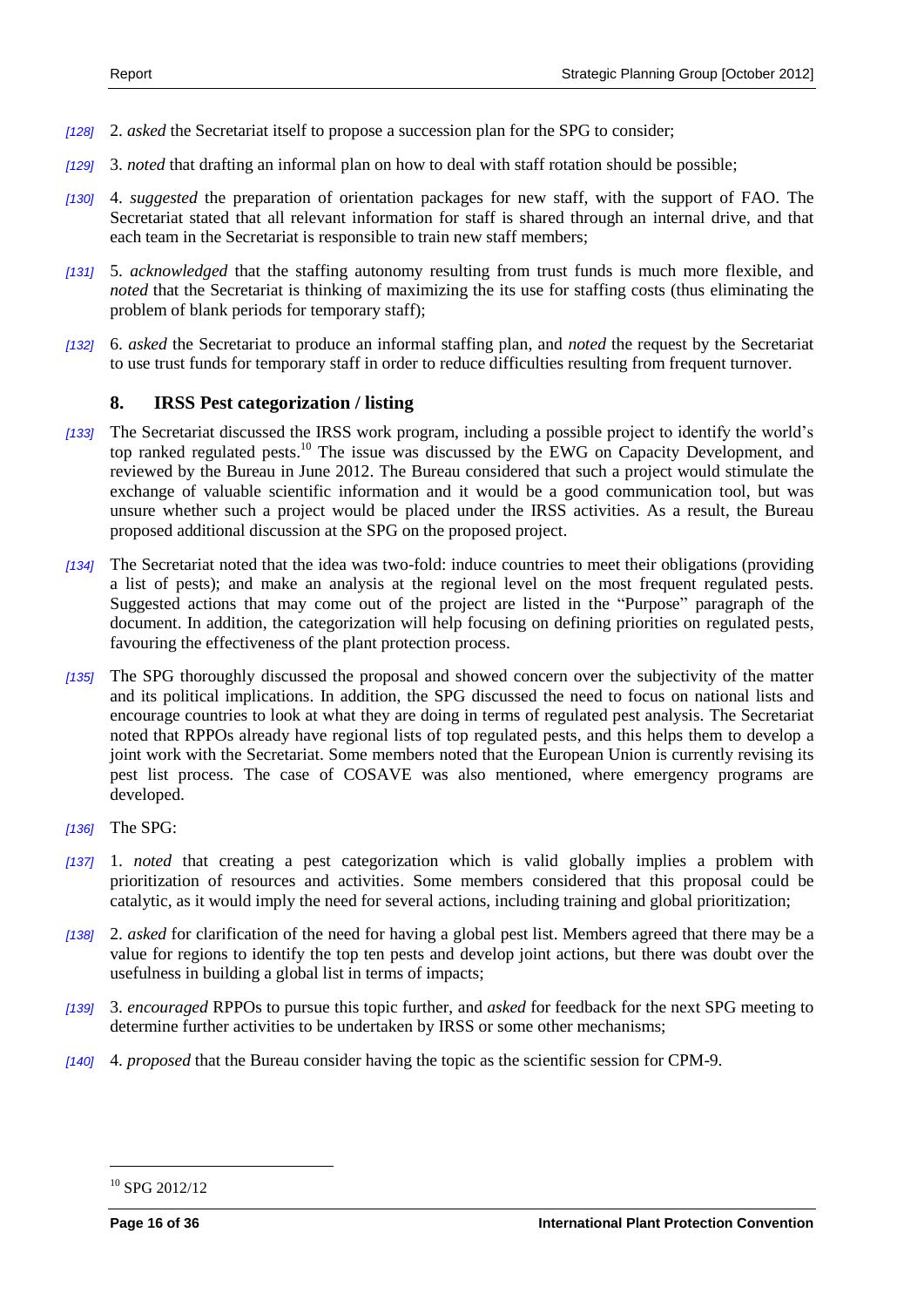#### <span id="page-16-0"></span>**9. Legal feasibility of International Accreditation of shipping lines by the IPPC**

- *[141]* The Secretariat introduced the topic. This issue was discussed by the Expert Working Group (EWG) on *Minimizing Pest Movement by Sea Containers* in May 2012, during which a draft standard was developed which will be presented to the next SC for approval for member consultation. The EWG was having difficulties with how to deal with the possible accreditation of industry to carry out the majority of the cleaning of containers. As most of shipping lines are international, industry was concerned they might have to all engage all CPs for accrediting of all the depots in the world, which would consume huge resources both for industry and the NPPOs. The EWG had asked the IPPC Secretariat to seek guidance from the CPM Bureau for pursuing accreditation including the possibility of the IPPC Secretariat accrediting the shipping lines at a global level. The Bureau discussed this issue during its meeting in June 2012 and understood the huge resource pressure but was skeptical about how an international accreditation would be handled. The Bureau asked the Secretariat to consult FAO legal services to get advice on the feasibility of this type of international accreditation.
- *[142]* An SPG member mentioned that shipping companies had the operations in place for carrying out the cleaning of depots, but that they would need the authorization of some authority (NPPOs, IPPC ...). The issue was here whether the IPPC Secretariat could serve as an international accreditation body. It was added that a similar discussion took place a while ago on the issue of recognition of pest free areas, and it might be useful to look into what was said at that time.
- *[143]* The FAO Legal Office stated that the IPPC Secretariat is under the framework of FAO, whose mandate as a UN organization does not include accreditation. The Legal Office stated that under the FAO and IPPC current mandates there is no possibility for the IPPC to act as an accreditation entity. Firstly, if the IPPC Secretariat started accrediting industry, it would be charging for this activity and this might be considered as a conflict of interest by the parties to the Convention. Secondly, the wording "accreditation" is not included in the FAO and IPPC mandates. As a principle, the IPPC Secretariat should not be carrying out this activity and NPPOs should be dealing with the accreditation.
- *[144]* Some SPG members noted that the International Maritime Organization (IMO) is a UN body and could carry out certification or accreditation activities. However, the FAO Legal Office stated that FAO had a different mandate, and the IPPC Convention did not include any point that could justify a role in the accreditation of shipping lines. Others mentioned that if the IPPC Secretariat could coordinate this process, it may be able to generate some funding.
- *[145]* The SPG felt caution was needed on this issue and the advice given by FAO Legal Office should be followed. There was a suggestion to investigate the options of establishing an arrangement between the IPPC and the IMO (with the IMO carrying the international accreditation of shipping lines for the IPPC) and of having an international accreditation agency doing the work. The FAO Legal Office mentioned that the legal basis for such an arrangement between the IPPC and the IMO could be found under the Article XI of the IPPC Convention, as it reads: «2. The functions of the Commission shall be to promote the full implementation of the objectives of the Convention and, in particular, to: […] (f) establish cooperation with other relevant international organizations on matters covered by this Convention. ». However, this would need to be further discussed with the IMO.
- *[146]* The IPPC Secretary mentioned Article I: Purpose and responsibility and Article XII: Secretariat of the Convention as possible legal basis for the coordination of an international accreditation mechanism by the IPPC and wondered whether the absence of fee collection by the Secretariat would solve the problem. The FAO Legal Office said it would solve one of the two problems, but the FAO mandate does not include accreditation. She also suggested the possibility of looking into a system similar to the system implemented for ISPM 15.
- *[147]* The SPG: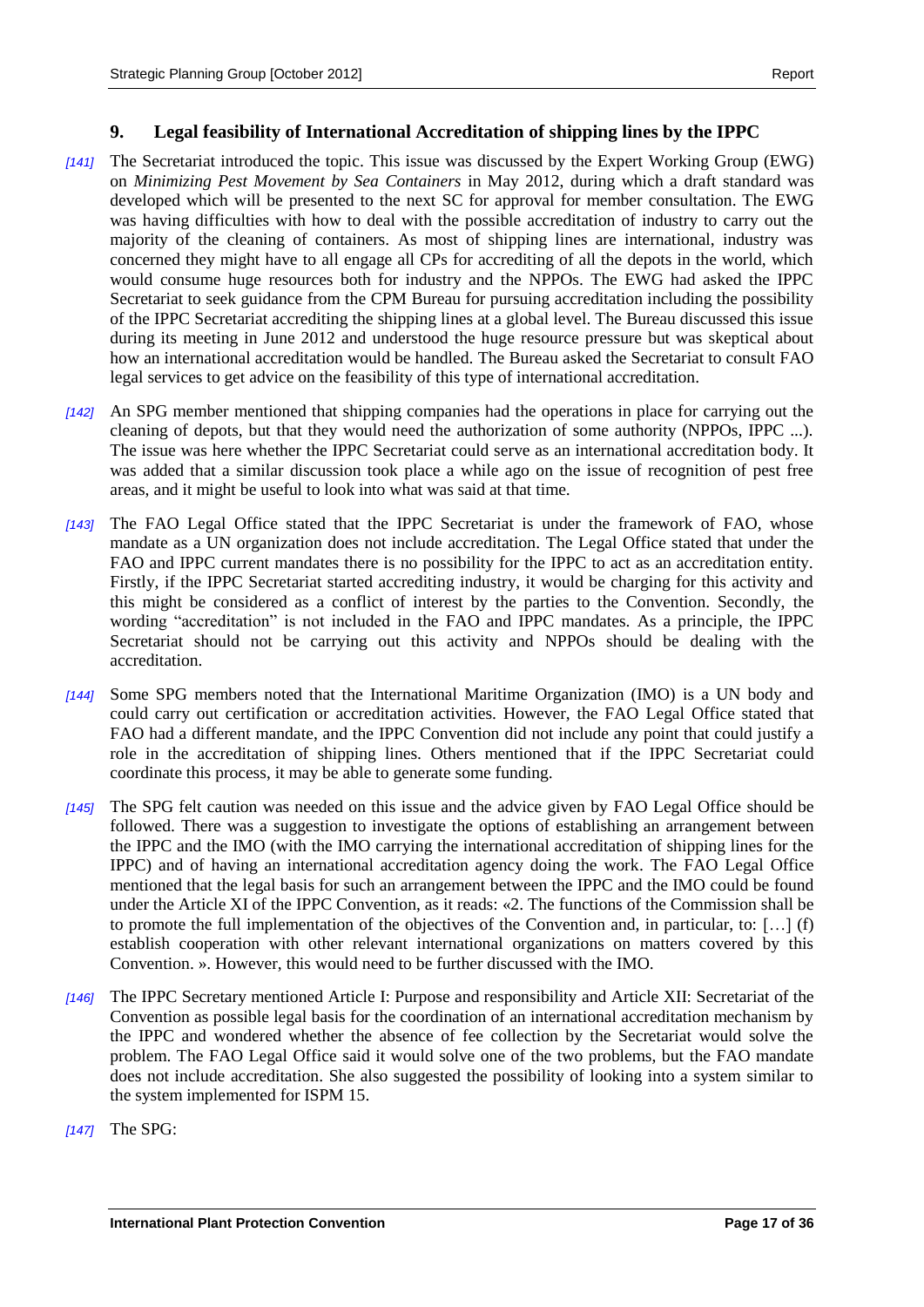- *[148]* 1. *noted* the proposal and the legal advice given on the possibility of the IPPC Secretariat acting as an accrediting body, which stated that there was no provision in the Convention for the IPPC Secretariat to carry out this activity;
- *[149]* 2. *recommended* that FAO Legal Office investigate the possibility of the IMO or an international accreditation agency pursuing international accreditation of shipping lines on behalf of the IPPC Secretariat. The FAO Legal Office will try to gather substantive information on this topic for the next SC meeting (12-16 November 2012).

#### <span id="page-17-0"></span>**10. IPPC Liaison / Partnership Program**

- *[150]* The Secretariat presented the SPG information regarding a proposal presented by the Secretariat during the June, 2012 Bureau for establishing an industry advisory committee with the purpose of expanding non-traditional partnerships and liaisons. In the past year the Secretariat established relations with organizations like Safe Supply of Affordable Food Everywhere, the Container Owners Association (through its participation at the EWG on Sea Containers), and the Forestry industry.
- *[151]* Following the Bureau's request to develop a strategy, the Secretariat asked the SPG to provide strategy suggestions.
- *[152]* An SPG member pointed out that partnerships must be structured, as to identify win-win options. Identifying benefits in partnering with IPPC is paramount for a successful partnership strategy.
- *[153]* Another SPG member discussed the necessity to think about objectives. It was suggested to start with standards that are currently being developed (sea containers, seeds, grains, etc.), and to add the scientific world in addition to the industry world. The SPG also suggested contacting RPPOs and NPPOs to seek guidance on their experience related to partnerships. Liaising with private sector is acknowledged to be a complex issue, but also a potentially productive one.
- *[154]* There was a suggestion to focus on partners that are involved in current projects. The SPG warned that if the IPPC goes further, there will be a need to find out what industry needs from a plant protection organization, and how much the Secretariat can commit to this effort. The SPG further noted that if there is a linkage with industry, there will be a need to be more active, enhance efforts to get results quickly, improve budgeting activities, and meet specific targets on time.
- *[155]* The Secretariat discussed the EWG on Sea Containers, in which the presence of OCA and IMO was very useful for the discussions which will serve to provide mutual understanding of each others' positions, and to raise awareness on the standard drafting process. The SPG stressed the need to take into account the needs of industry, and reiterated that targeting specific standards would be helpful. It also suggested that partnerships could be a good way to increase funding, and that for this reason it is necessary to look at benefits for both sides.
- *[156]* The FC Chair informed the SPG that the FC work program includes a generic document for donors and an action plan for projects. There was a suggestion to select a standard and make an action plan for approaching donors. This is not only about resource mobilization, but it also includes aspects related to communications.
- *[157]* The Secretary noted that when talking about donors in the FC, specific donors were discussed. He further noted that there are three (3) categories of partners, resulting out of different approaches: the ones related to a specific subject (standard setting and capacity building); donors in general (resource mobilization); and donors for strategic cooperation (which are needed to improve the reputation of the IPPC).
- *[158]* The SPG suggested building partnerships with universities. It noted that it would be useful if students could get credits for subjects related to IPPC and potentially intern for the Secretariat, as this could also be a source of future staff.

*[159]* The SPG: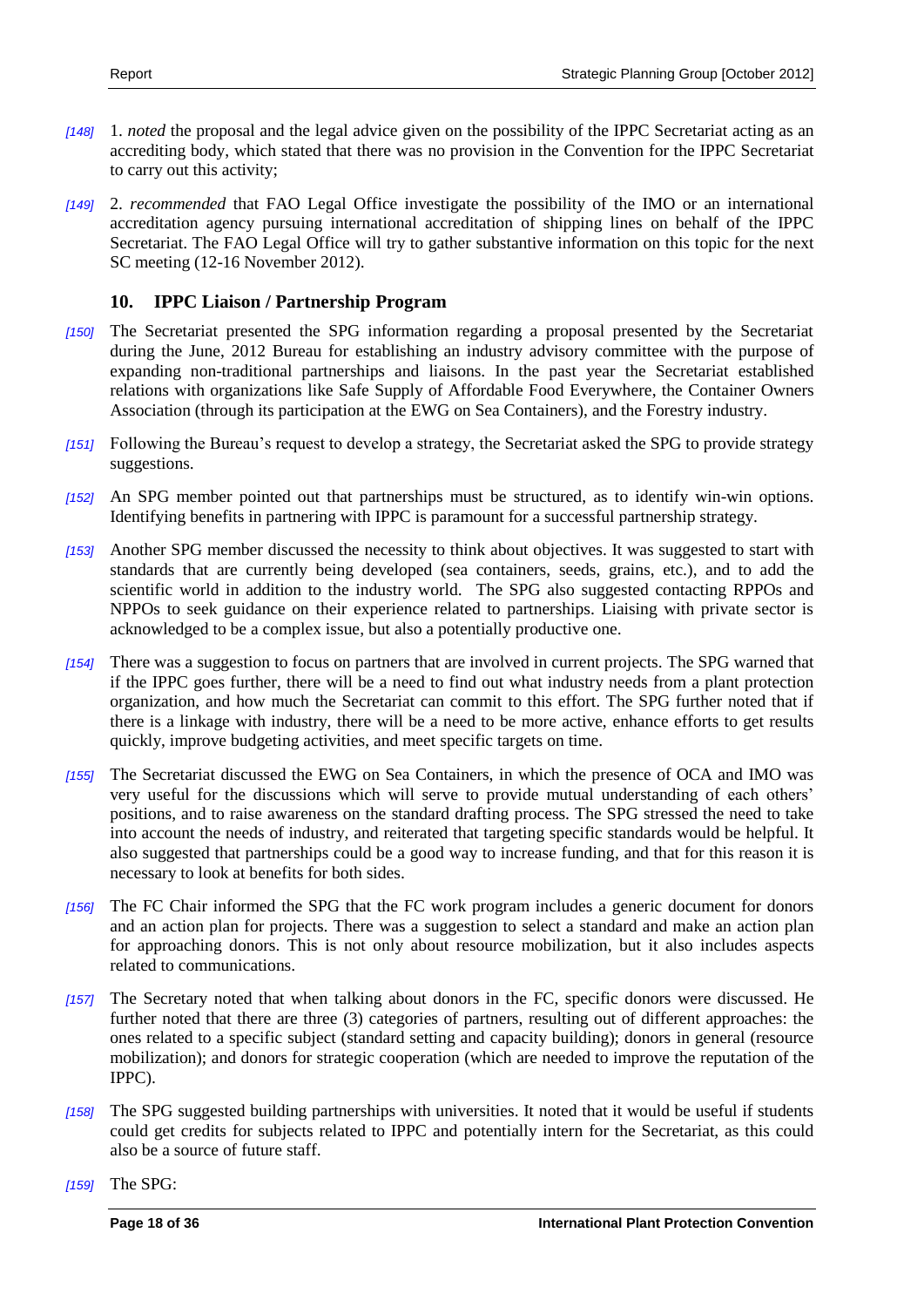- *[160]* 1. *concluded* that, while resources are limited for the Secretariat, the Secretariat should pursue a partnership strategy;
- *[161]* 2. *noted* that a significant amount of time is needed in research for developing clear parameters for future partnerships, clearly outlining mutual benefits;
- *[162]* 3. *suggested* that research should be undertaken to find partners for the development of specific standards, and to build partnerships with universities.

#### <span id="page-18-0"></span>**11. e-Phyto**

- *[163]* The Secretariat introduced the document on the Terms of Reference for a feasibility study on establishing and managing a global e-Phyto hub. <sup>11</sup>
- *[164]* With the introduction of ISPM 12:2011 electronic certification known as e-Phyto, many countries are looking at the implementation of national e-Phyto systems. A primary objective of e-Phyto is to reduce the number of bilateral agreements that are necessary under the current phytosanitary trade framework. As a result of these considerations, a number of countries have expressed their strong preference to establish a single global e-Phyto system.
- *[165]* The Secretariat informed the SPG of the progress on Appendix 1 of ISPM 4 which is currently up for county consultations. Additional codes are needed for both country and commodity. There was also a suggestion to use Latin names for pests in the system. The process of putting the code into HTML is not yet complete. The Secretariat also informed SPG members about the recent e-Phyto meeting held in Paris. Significant progress was made on the system's HTML scheme and code development. Countries are currently running a code check to make sure that codes are working. The Secretariat stated that the system should be ready within the next two weeks for field testing, and minor adjustments will be needed. Feedback is expected from several regional meetings to adjust the codes, with official comments closing on 15 October 2012. The same applies for the actual communications mechanism, which is being finalized and will be tested soon.
- *[166]* The Secretariat also noted that in Paris that the idea of developing a global e-Phyto hub generated a high degree of positive interest. How a hub should be developed, what features should it include were also discussed. Participants agreed that a feasibility study is needed.
- *[167]* The Secretariat stated that an ePhyto would not be hosted in FAO, and that the Secretariat will play an oversight role. It was noted that there is a need to find someone else to manage the system and to collect fees, due to legal constraints within FAO. The Secretariat proposed the timeline for the feasibility study process: a first draft would be submitted by 28 February 2013; the document will be completed by 30 June 2013; then it would go for consideration by the SPG in October 2013; and it would be finally submitted to CPM-9 in 2014. Estimated expenses for a consultant working on the process are between US\$30,000 and US\$50,000.
- *[168]* The Secretariat explained that such a system would be a channel between importing and exporting countries, based on an information network system. Some countries have e-systems for ISPM 12 and have standardized the entire process. By building a centralized system, many options will be standardized, but bilateral negotiations will not disappear. The global e-Phyto system will be a sort of post-box that brings coherence and clarity for communications between countries. The Secretariat further noted that any message that would be transmitted would be totally secure, cannot be opened, and will include digital signatures. The SPG also believed that more information and data are needed on how the system would work, and discussed prioritizing the issue on the IPPC agenda.
- *[169]* In addition, the SPG discussed several points, including:
	- the need for an alternative plan if the system fails not to have consequences for trade;

<sup>&</sup>lt;sup>11</sup> SPG 2012/17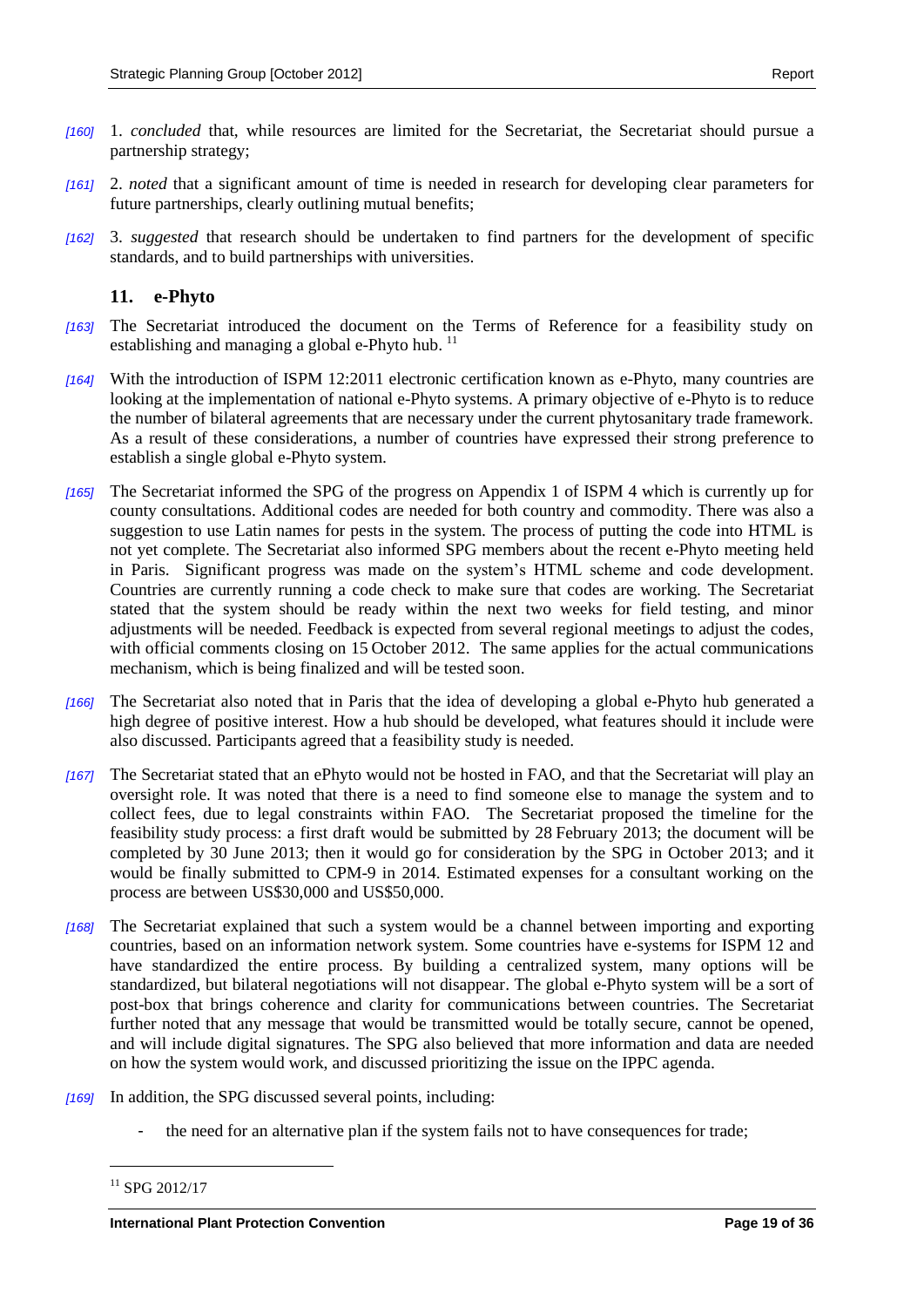- providing adequate justification to provide a basis of support for NPPOs in those countries that would need to invest in hardware and software;
- consideration of compatibility with other customs systems, especially those functioning on a 24/7 basis (i.e. banking);
- prioritizing expertise over regional representation with reference to the composition of the group at this initial stage.
- *[170]* There was a general consensus that the use of an e-cloud system as a hub for the exchange of phytosanitary certificates would be positive, especially in the event that it could be a generator of revenue for the IPPC. Nevertheless, there was also a consensus that attention should be paid to appropriate security. The Secretariat informed the SPG that there is a lack of expertise for developing such a hub, but that it could start implementing a plan soon.
- *[171]* The SPG further discussed the Terms of Reference and *agreed* on the following: 1.4) in order to avoid difficulties at later stages, *the pr*ovision on the "income generator" should be deleted, 3.1) asked for clarification that the Secretariat cannot be directly involved, 3.2) e-certification should not be mandatory, 3.6.b) Necessary business practices: ownership and use of data are not business practices, therefore the SPG asked for a revision of the wording, and the Secretariat should undertake a financial feasibility study.
- *[172]* The SPG also asked where the funds for the feasibility study would come from. The Secretariat informed the SPG that a funding proposal was submitted to the European Union, but there is no feedback yet.
- *[173]* The Secretariat highlighted that importance of the link with the custom system, and noted that the World Customs Organization (WCO) is interested in collaborating in this process. Once the system is finalized, the coding will be used by the WCO.
- *[174]* The SPG:
- *[175]* 1. *agreed* to proceed with the study, provided that funding is available, and to submit it to CPM for consideration in 2014;
- *[176]* 2. *noted* the offer by the United States to provide support for the feasibility study and thanked the US for the support.

### <span id="page-19-0"></span>**12. IPPC Information Exchange**

- *[177]* The Secretariat introduced the document on the Revision of the IPPC Information Exchange Program.  $12$  While going through the document, the Secretariat stressed the need to revitalize the program, as its staffing and financial resources are limited.
- *[178]* With reference to the use of the IPP, the Secretariat pointed out its role in providing support and advice to countries when they post information, which is a quick and easy process. What is perceived as complicated is the national collection of information for the IPP, as editors are not necessarily the contact points and do not have the necessary permission to act once they return to their countries from workshops.
- *[179]* With regard to RPPO reporting on the behalf of countries, the system is still not working. The Secretariat suggested pushing RPPOs to comply with the new provisions through the establishment of an IPP advisory group, with two people from each region, or through external input, as previous experiments of this kind did not work. The review process will be finalized by the next SPG, then go to CPM in 2014. The Secretariat will involve different stakeholders (through surveys and feedback from workshops). The Secretariat clarified that the term "stakeholders" in the text is referred to as

 $\overline{a}$ <sup>12</sup> SPG 2012/18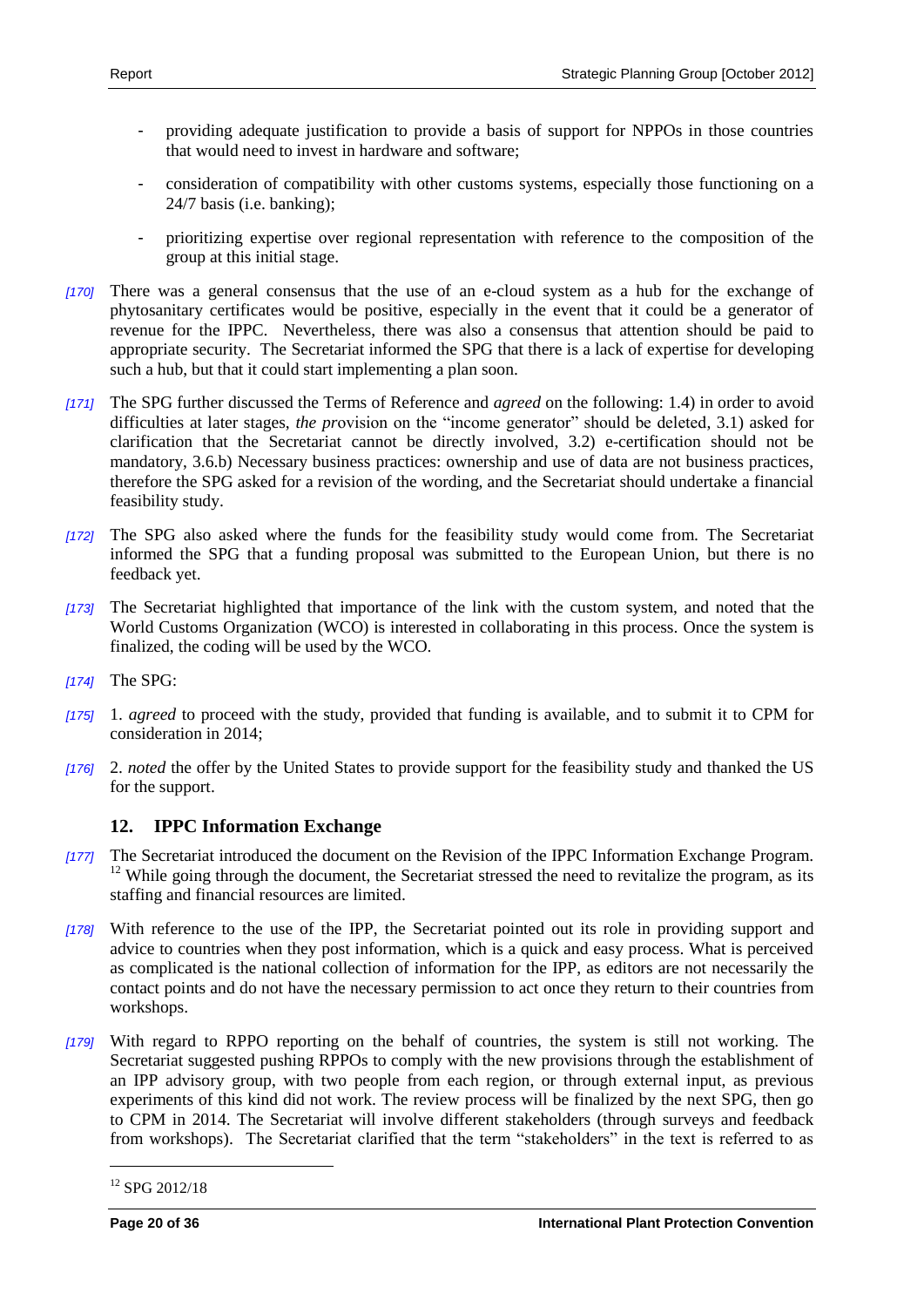- *[180]* The SPG discussed the proposal and provided guidance on it.
- *[181]* The SPG discussed the idea of registration for industry representatives, with possibility of charging a subscription fee. The SPG noted that the information posted on the IPP does not belong to the Secretariat, but it is public information provided by the parties to the Convention. The SPG also expressed disappointment that developed countries comply more than developing countries.
- *[182]* The SPG noted the need for a study to clarify the reason for not complying with reporting obligations and to review the system. The SPG suggested asking countries directly what they think the problem is, and to consider benchmarking with other organizations, like OIE, which have strict reporting obligations. For example, a naming and shaming mechanism could make a difference. The SPG also expressed concern over the value of the advisory group, and recommended finding ways to make a real difference.
- *[183]* The Secretariat noted the need to be careful when dealing with countries, so as not to be seen as interfering with internal systems, and acknowledged the need for a balance between collecting information and interfering. The SPG suggested that Bureau members should be active in their respective regions, to include urging the updating of contact points. Some SPG members proposed to link up with WTO SPS Committee's flow of reporting, to let these reports come over to IPPC, and asked the Secretariat to explore this possibility during upcoming SPS Committee meetings.
- *[184]* The Secretariat noted that WTO notifications had appeared on the IPP in the past. Nevertheless, they were deleted, as problems arose because documents were outdated, and the Legal Office clarified that WTO notifications do not meet pest reporting obligations for the IPPC. The SPG concluded that WTO reports cannot be considered IPPC reports and vice-versa, but asked to consider the informative character of WTO reports, i.e. having a column with WTO notifications on phytosanitary issues.
- *[185]* The SPG further noted that the CBD uses IPPC information on its website, and agreed to request consideration of alternative means of posting, such as adding a link to the IPP.
- *[186]* The SPG:
- *[187]* 1. *fully supported* the continuation of the review that has been presented by the Secretariat. The group discussed in length how to improve responsibility for reporting obligations from contracting parties;
- *[188]* 2. *agreed* to continue asking for feedback, while considering benchmarking policies with other organizations.

#### <span id="page-20-0"></span>**13. Classification of CPM documents**

- *[189]* The Secretariat introduced the paper on CPM document classification <sup>13</sup> and mentioned that, during the June 2012 meeting, the Bureau asked the Secretariat to discuss further the status of explanatory documents internally and to present the issue to the SPG.
- *[190]* The Secretariat indicated that a small modification has been made to the table that was presented to the Bureau: the example of "explanatory documents" has been removed from the list of examples under Technical resources – Good Phytosanitary Practices – as explanatory documents are made available to the SC which may comment in the reviewing process and they do not really follow the clearance process that is described in the table under Technical resources – Good Phytosanitary Practices.
- *[191]* The SPG felt there was a need to clarify the meaning of "noted" as the table presented to the Bureau states that Good Phytosanitary Practices "will be reviewed and noted by the relevant subsidiary body (ies)". It was indicated that explanatory documents are developed by an author, that the SC can

<sup>13</sup> SPG 2012/07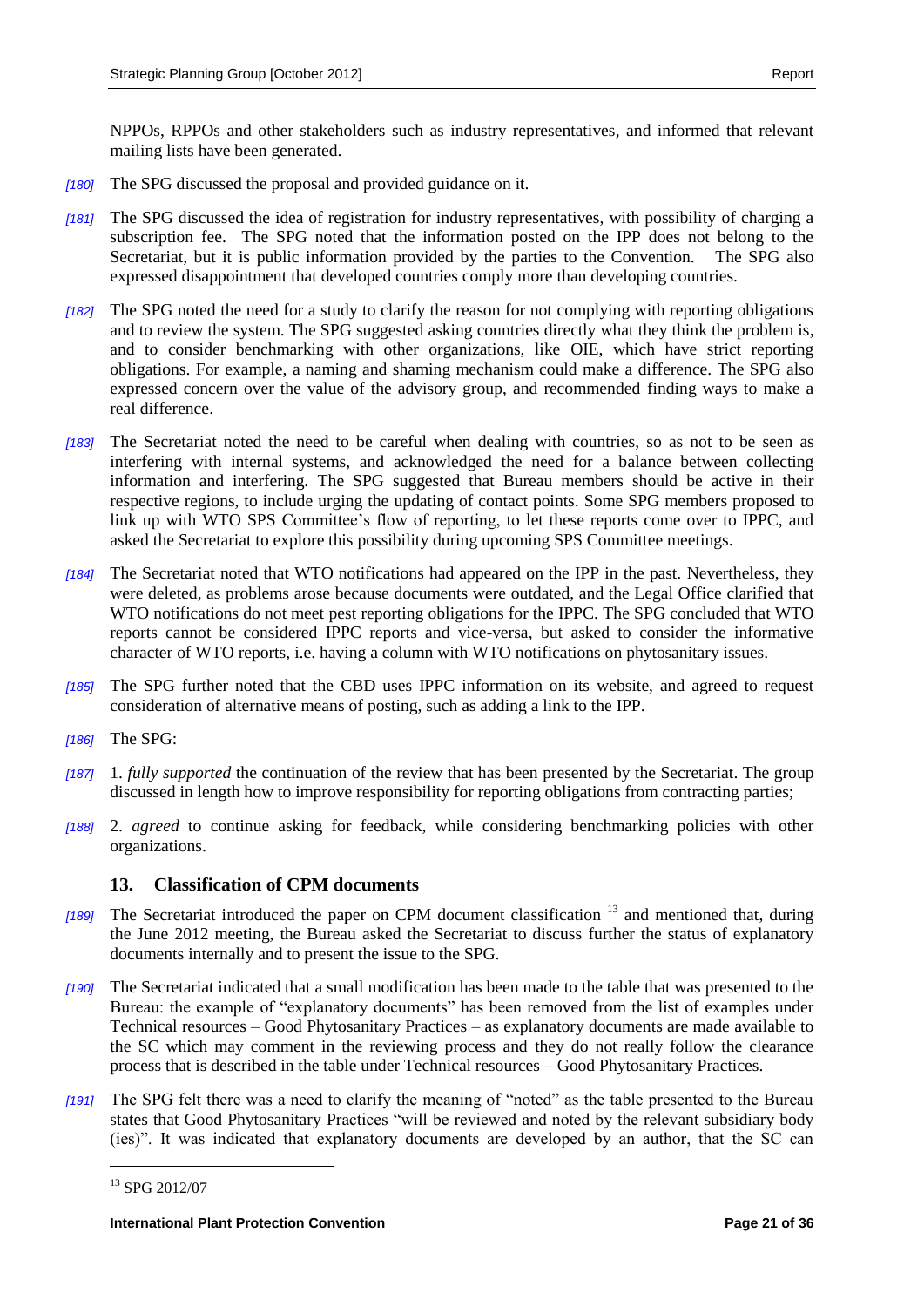comment on the explanatory documents, but does approve them, and that explanatory documents are the responsibility of the author, not of the IPPC. Some members indicated that "noted" did not seem to imply a formal approval, but implied a certain level of recognition.

- *[192]* An SPG member noted that not all explanatory documents could be good phytosanitary practices.
- *[193]* The Secretariat clarified that the term "noted" did not mean formally adopted, nor approved, nor endorsed (which are the terms in use for formal CPM documents). The FAO Legal Office provided further clarification supporting the Secretariat's use of language, since the meaning of 'noted' is only to notice or observe with care, not implying adoption, endorsement or approval. It was mentioned that once Good Phytosanitary Practices have been reviewed and noted by the relevant subsidiary body (ies), they can published in the Phytosanitary Resources Page. It was also mentioned as an example that the CPM adopts ISPMs and then notes the following year that ISPMs have been reviewed by the Language Review Groups.
- *[194]* The SC Chair suggested that the SC discuss the issue of explanatory documents at its next meeting in November, as it has not yet been discussed.
- *[195]* The SPG:
- *[196]* 1. *noted* the document;
- *[197]* 2. *asked* the SC to discuss the issue of "explanatory documents" i.e. to consider the need for "explanatory documents", if they should be listed in the table and where, without altering the current section on technical resources;
- *[198]* 3. *asked* that the SC Chair considers mentioning the SC discussion in her report to the CPM-8 (2012).

#### <span id="page-21-0"></span>**14. Other business**

#### <span id="page-21-1"></span>**14.1 WTO/SPS Committee Proposals for International Standard Setting Bodies**

- *[199]* The Secretariat introduced the World Trade Organization's Committee on Sanitary and Phytosanitary Measures' (WTO/SPS) Proposals for International Standard Setting Bodies, including a paper by the World Organization for Animal Health (OIE) for the next meeting of the SPS Committee, which proposes that the WTO/SPS Committee Chair routinely invite the "Three sisters" (the IPPC, OIE and Codex) to comment, as appropriate, on the bilateral trade concerns placed on the Committee agenda by members. 14
- *[200]* The SPG is invited to discuss this proposal, and earlier proposals presented during the June WTO/SPS Committee meeting and provide advice to the Bureau and CPM on the issue.
- *[201]* The OIE paper proposes a more active role of the three Secretariats in the context of WTO/SPS committee meetings (i.e. for issues between members).
- *[202]* The SPG expressed concern over the proposal, and emphasized that the Secretariat's role is not that of interpreting standards. It must be clear that explanatory documents are produced by individuals, while commenting on bilateral trade consents might cause harm for the Secretariat.
- *[203]* The SPG suggested the Secretariat to ask for clarifications on the current proposal. If it is meant to solve trade disputes at an early stage, this could be useful, and also an opportunity for increasing the Convention's visibility. If we can find out more on how this would work in terms of information on the spot or more time given to Secretariat to respond to this issue.
- *[204]* The SPG further noted that the IPPC has its own dispute settlement body, which has not been very active, and this could be a good opportunity to start working.

<sup>14</sup> SPG 2012/05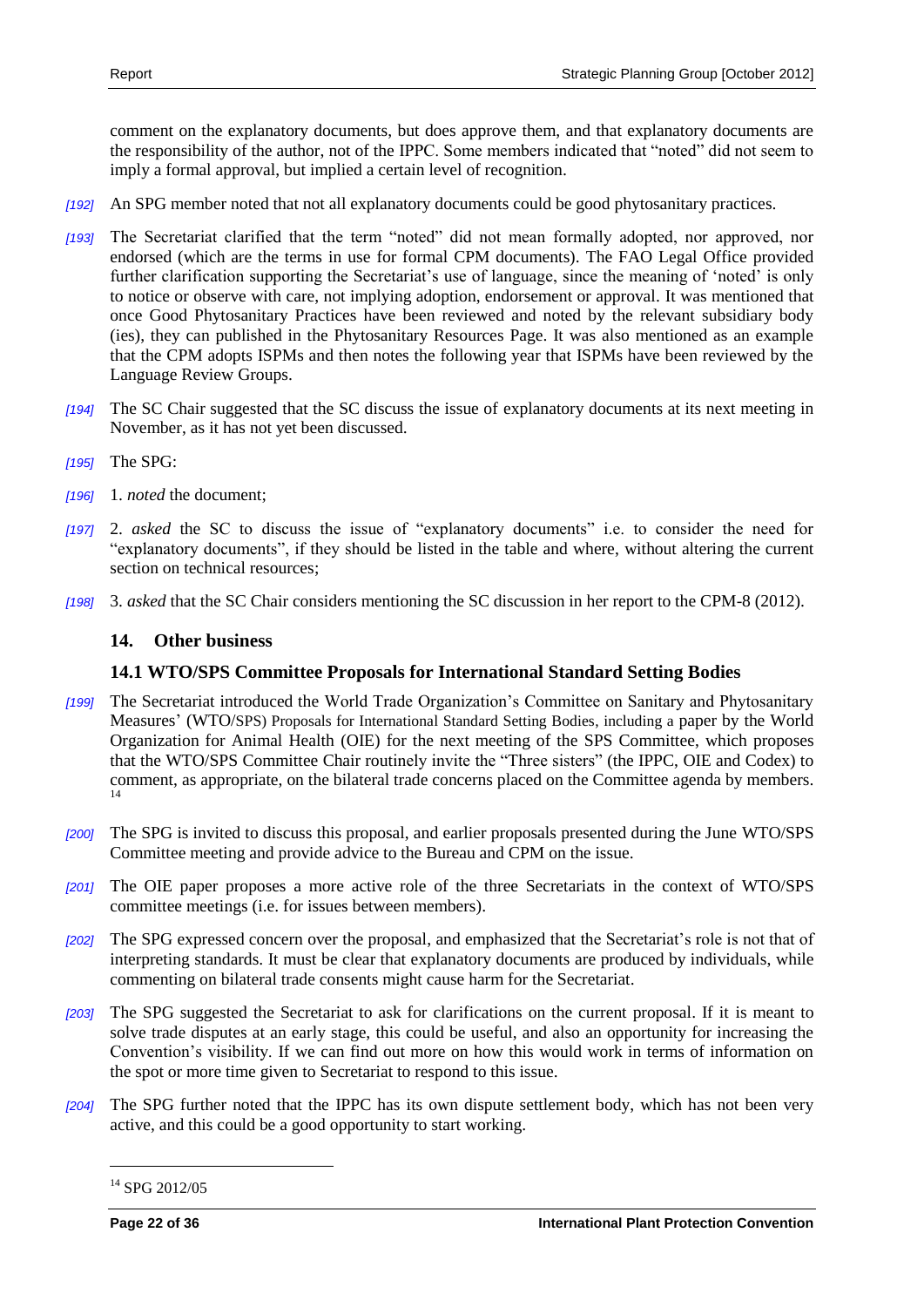- *[205]* The SPG then proposed that the SBDS be the place to ask for recommendations on standards, but only on specific disputes asked for by countries. It was agreed that official interpretation of standards can only be given by the CPM, as the body which adopts them. The Secretariat can only provide standards interpretation subject to CPM approval.
- *[206]* The SPG agreed that the resource issue should be considered, in terms of resources that can be dedicated to accomplishing the new role.
- *[207]* The document was presented to the SPG. After a lengthy discussion, many members expressed their concerns that the IPPC should be very cautious on how it approaches this matter.
- *[208]* The SPG:
- *[209]* 1. *asked* the Secretary to approach the SPS and seek further clarification of the scope of the proposal and how it is supposed to work. The Secretariat should intervene in this process at the meeting or later through consultations. The OIE will be requested to provide feedback on how it came up to this decision and Codex will be approached to have their position on the matter.
- *[210]* 2. *further advised* to make use of the IPPC own dispute settlement mechanism.

#### <span id="page-22-0"></span>**14.2 SPG Terms of Reference and Rules of Procedure.**

- *[211]* The Secretariat introduced the document on the Terms of reference for the SPG and Rules of Procedure.<sup>15</sup> The SPG was asked to revisit, review and discuss whether these Rules of Procedure are appropriate.
- *[212]* The SPG:
- *[213]* 1. *reviewed* the document and generally *agreed* that it only needs minor modifications, including the removal of references to technical assistance as well as some aspects related to finances;
- *[214]* 2. *noted* that the document should have an emphasis on strategic planning.
- *[215]* The Secretariat *requested* the SPG's assistance in revising and editing the document for adoption at CPM-8.

#### <span id="page-22-1"></span>**15. Next meeting**

*[216]* The next meeting is scheduled for the second week of October 2013 in Rome, subject to a check of the WTO/ SPS committee meeting and the NAPPO annual meeting dates.

<sup>&</sup>lt;sup>15</sup> SPG 2012/13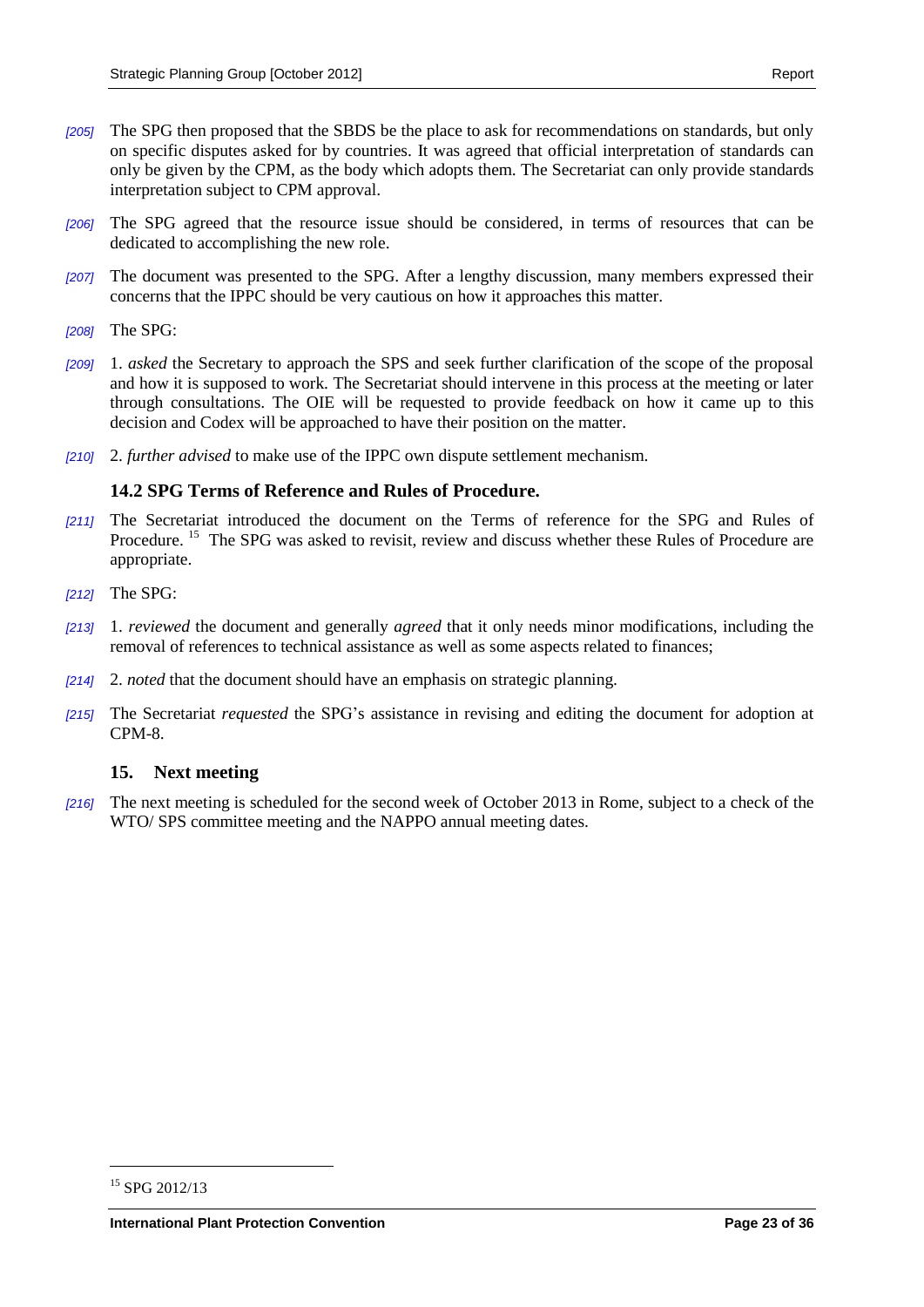# <span id="page-23-0"></span>**Appendix 1 – Agenda**

#### **Commission on Phytosanitary Measures**

# **Strategic Planning Group (SPG) Meeting**

09-11 October 2012 FAO, Rome, Italy *(Start time: 09:00)*

# **AGENDA**

| Agenda item                                                                                                                                          | <b>Document No.</b>                                                                                                              | <b>Presenter</b>          |
|------------------------------------------------------------------------------------------------------------------------------------------------------|----------------------------------------------------------------------------------------------------------------------------------|---------------------------|
| 1. Opening of the meeting                                                                                                                            |                                                                                                                                  | Yokoi                     |
|                                                                                                                                                      |                                                                                                                                  |                           |
| 2. Adoption of the agenda                                                                                                                            | SPG 2012/01                                                                                                                      | Yokoi                     |
|                                                                                                                                                      |                                                                                                                                  |                           |
| 3. Housekeeping                                                                                                                                      |                                                                                                                                  |                           |
| 3.1 Documents list                                                                                                                                   | SPG 2012/03                                                                                                                      | Fedchock                  |
| 3.2 Participants list                                                                                                                                | SPG 2012/04                                                                                                                      | Fedchock                  |
| 3.3 Local information                                                                                                                                | https://www.ippc.int/index.php?id=11107<br>98&frompage=1110514&tx_publication<br>pi1[showUid]=2184224&type=publicatio<br>$n&L=0$ | Fedchock                  |
|                                                                                                                                                      |                                                                                                                                  |                           |
| 4. Selection of a Rapporteur                                                                                                                         |                                                                                                                                  | <b>SPG</b>                |
|                                                                                                                                                      |                                                                                                                                  |                           |
| 5. Bureau Update                                                                                                                                     |                                                                                                                                  | Ashby                     |
|                                                                                                                                                      |                                                                                                                                  |                           |
| <b>6. Secretariat's Report</b>                                                                                                                       | SPG 2012/14                                                                                                                      | Yokoi                     |
| 6.1 Engaging in the standard setting process                                                                                                         | SPG 2012/10                                                                                                                      | Germain                   |
| 7. Governance                                                                                                                                        |                                                                                                                                  |                           |
| 7.1 FG Responsible for Drafting Rules of<br>Procedure for the nomination, selection and<br>rotation of the CPM Chairperson and vice<br>chair-persons |                                                                                                                                  |                           |
| 7.1.1 Changes to the CPM RoP                                                                                                                         | https://www.ippc.int/file_uploaded/13481<br>56504_2012_-<br><b>Report of the Focus Group.pdf</b>                                 | Thomson                   |
| 7.2 IPPC Finance Committee                                                                                                                           | SPG 2012/11                                                                                                                      | Yim/Yokoi                 |
| 7.3 Communication Strategy                                                                                                                           | SPG 2012/02<br>SPG 2012/19                                                                                                       | Nowell/Montuori<br>Lopian |
| 7.3.1 Communication Work Plan                                                                                                                        | SPG 2012/16                                                                                                                      | Nowell                    |
| 7.4 Article XIV Update                                                                                                                               | SPG 2012/09                                                                                                                      | Fedchock                  |
| 7.5 SBDS Review                                                                                                                                      | <b>Oral Presentation</b>                                                                                                         | Nowell                    |
| 7.6 Observers in IPPC meetings                                                                                                                       | SPG 2012/06                                                                                                                      | Peralta                   |
| 7.7 Staffing issues                                                                                                                                  | SPG 2012/15                                                                                                                      | Fedchock                  |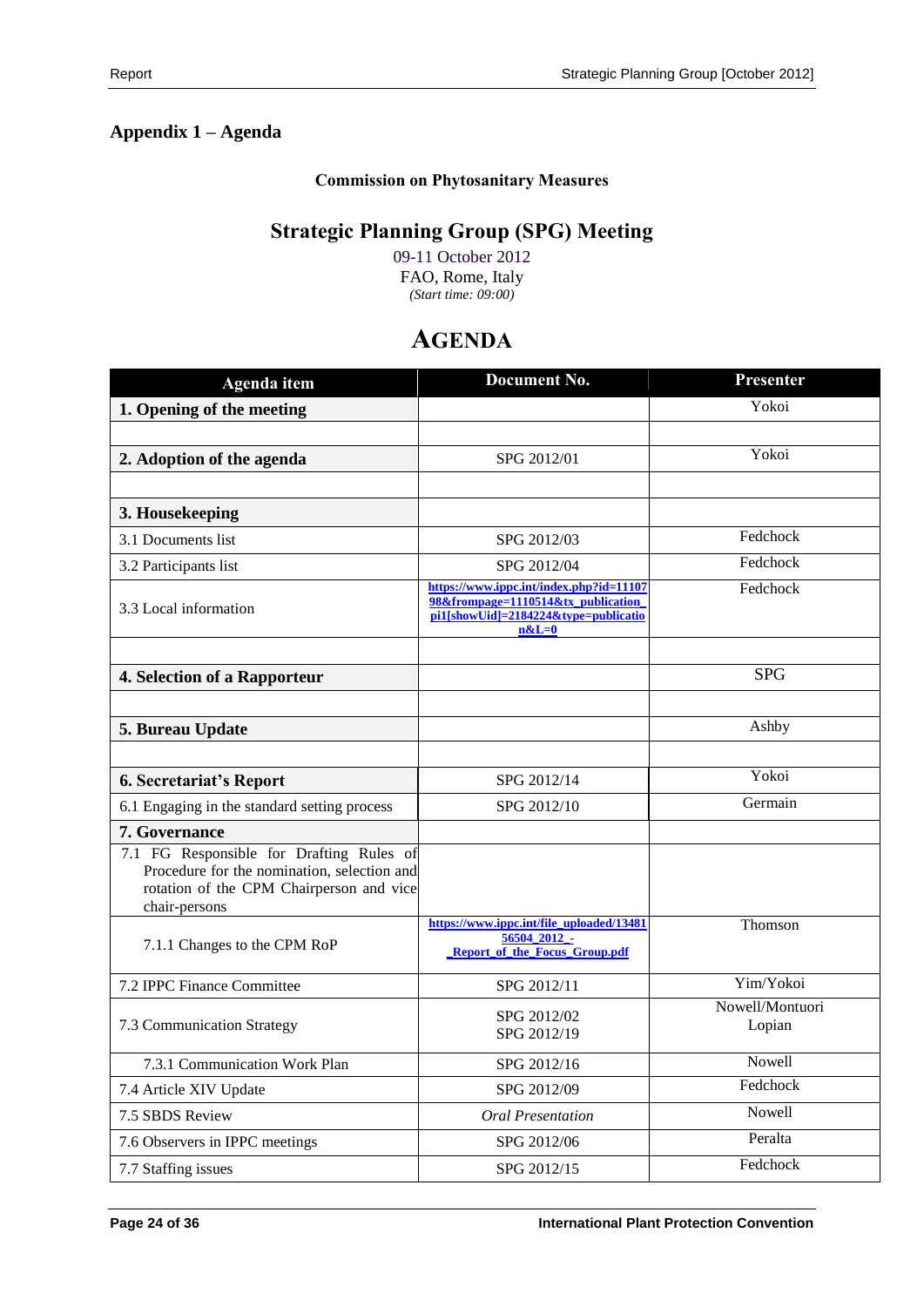| <b>Agenda</b> item                           | Document No. | <b>Presenter</b> |
|----------------------------------------------|--------------|------------------|
|                                              |              |                  |
| 8. IRSS Pest categorization / listing        | SPG 2012/12  | Peralta/Sosa     |
|                                              |              |                  |
| 9. Legal Feasibility of International        | Oral Report  | Pardo/Germain    |
| <b>Accreditation by the IPPC</b>             |              |                  |
|                                              |              |                  |
| <b>10. IPPC Partnership Policy</b>           | SPG 2012/08  | Fedchock         |
|                                              |              |                  |
| 11. ePhyto                                   | SPG 2012/17  | Nowell           |
|                                              |              |                  |
| 12. IPPC Information Exchange                | SPG 2012/18  | <b>Nowell</b>    |
|                                              |              |                  |
| <b>13. Classification of Documents</b>       | SPG 2012/07  | Germain/Peralta  |
|                                              |              |                  |
| 14. Other business                           |              |                  |
| 14.1 SPS Committee Proposals for             |              |                  |
| <b>International Standard Setting Bodies</b> | SPG 2012/05  |                  |
| 14.2 SPG Terms of Reference and Rules of     | SPG 2012/13  |                  |
| Procedure                                    |              |                  |
| 15. Next meeting                             |              |                  |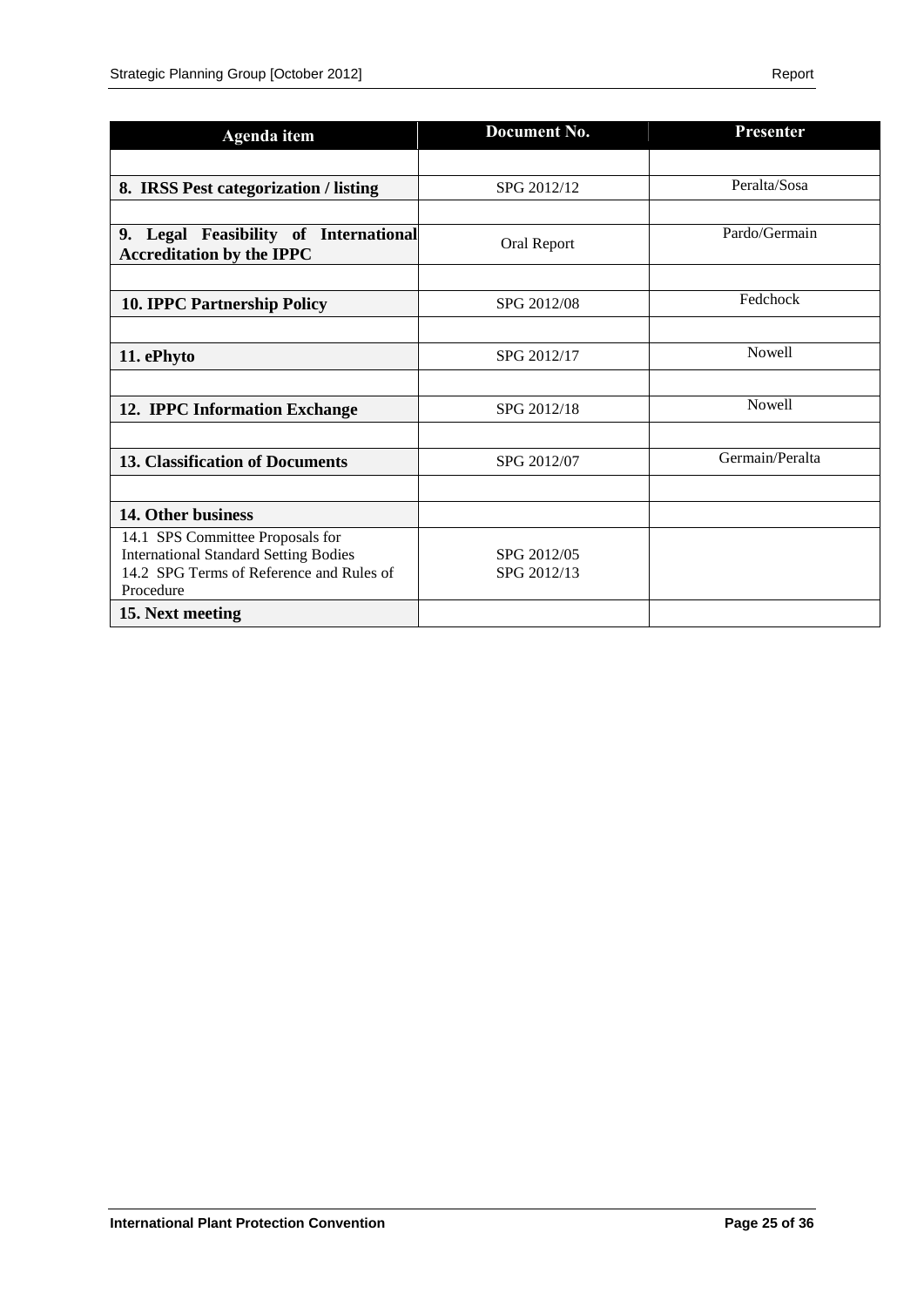# <span id="page-25-0"></span>**Appendix 2 – Documents List**

#### **Commission on Phytosanitary Measures**

# **Strategic Planning Group (SPG) Meeting**

| <b>DOCUMENT</b><br><b>NUMBER</b> | <b>AGENDA</b><br><b>ITEM</b> | <b>DOCUMENT TITLE</b>                                                       | <b>DATE POSTED</b> |
|----------------------------------|------------------------------|-----------------------------------------------------------------------------|--------------------|
| <b>SPG 2012/XX</b>               |                              |                                                                             |                    |
| $-$                              | 3.3                          | Local Information                                                           | 11-05-2012         |
| --                               | 7.1.1                        | Report of the Focus Group on CPM RoP                                        | 20-09-2012         |
| 01                               | 2                            | Provisional agenda (updated regularly)                                      | 07-10-2012         |
| 02                               | 7.3                          | <b>Communication Strategy</b>                                               | 25-09-2012         |
| 03                               | 3.1                          | Documents list ( <i>updated regularly</i> )                                 | 07-10-2012         |
| 04                               | 3.2                          | Participants List                                                           | 06-10-2012         |
| 05                               | 14.1                         | SPS Committee Proposals for International Standard Setting<br><b>Bodies</b> | 04-10-2012         |
| 06                               | 7.6                          | Talking points on Rule VII - Observers of the CPM - Rules of<br>Procedure   | 07-10-2012         |
| 07                               | 13                           | <b>Classification of CPM Documents</b>                                      | 07-10-2012         |
| 08                               | 10                           | Liaison Cooperation Partnership Programme                                   | 07-10-2012         |
| 09                               | 7.4                          | Update on FAO Article XIV                                                   | 07-10-2012         |
| 10                               | 6.1                          | Engaging in the standard setting process                                    | 07-10-2012         |
| 11                               | 7.2                          | <b>Financial Report</b>                                                     | 07-10-2012         |
| 12                               | 8                            | IRSS Pest categorization / listing                                          | 07-10-2012         |
| 13                               | 14.2                         | SPG Terms of Reference and Rules of Procedure                               | 07-10-2012         |
| 14                               | 6                            | Secretariat's Report                                                        | 07-10-2012         |
| 15                               | 7.7                          | <b>Staffing issues</b>                                                      | 07-10-2012         |
| 16                               | 7.3.1                        | <b>Communication Work Plan</b>                                              |                    |
| 17                               | 11                           | Feasibility Study on Managing a E-Phyto Hub                                 | 08-10-2012         |
| 18                               | 12                           | <b>IPPC</b> Information Exchange                                            | 08-10-2012         |
| 19                               | 7.3                          | <b>Communication Strategy</b>                                               | 09-10-2012         |

# **DOCUMENTS LIST**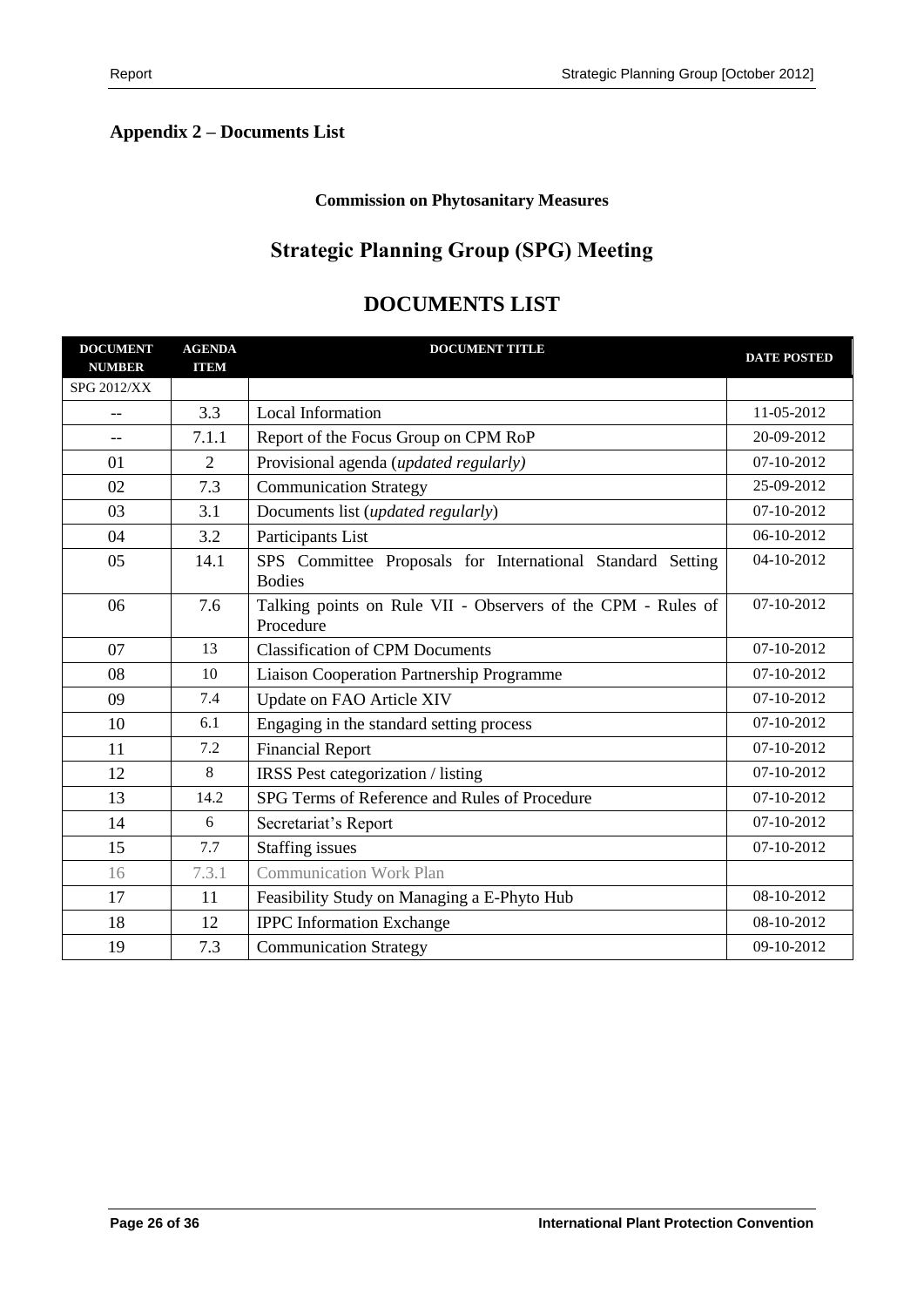# <span id="page-26-0"></span>**Appendix 3 - Participants List**

#### **Commission on Phytosanitary Measures**

#### **STRATEGIC PLANNING GROUP (SPG) MEETING**

#### **LIST OF PARTICIPANTS**

#### (Rome, 9-11 October 2012)

*A (√) indicates attendance at the meeting*

|           | Role   | Name, address, telephone                                                                                                                                                                                                                                                                                                | <b>Email address</b>          | <b>FAO</b><br>region/Country |
|-----------|--------|-------------------------------------------------------------------------------------------------------------------------------------------------------------------------------------------------------------------------------------------------------------------------------------------------------------------------|-------------------------------|------------------------------|
| $\sqrt{}$ | Member | <b>Mr. Mohammad KATBEH BADER</b><br>Director of Phytosanitary Department<br>Ministry of Agriculture<br>P.O. Box 11732<br>Area code 662<br>Amman<br>Tel: (+962) 6 568 6151/795 895 691<br>Fax: (+962) 6 568 6310                                                                                                         | katbehbader@moa.gov.jo        | Near East/<br>Jordan         |
| $\sqrt{}$ | Member | <b>Mr. Steve ASHBY</b><br>Food and Environment Research<br>Agency, DEFRA,<br>Plant Health Policy Programme<br>Fera, Sand Hutton<br><b>York - YO41 1LZ</b><br>Tel: (+44) 0 1904 465633                                                                                                                                   | steve.ashby@Fera.gsi.gov.uk   | Europe/<br>United Kingdom    |
| $\sqrt{}$ | Member | <b>Mr. John GREIFER</b><br>Assistant Deputy Administrator<br>Plant Protection<br>and<br>Quarantine<br>Animal Plant Health Inspection Service<br>U.S. Department of Agriculture<br>RM 1128 South Building, USDA<br>1400 Independence Ave.<br>Washington, DC 20250<br>Tel.: (+1) 202 799-7159<br>Fax: (+1) 202 690-0472   | john.k.greifer@aphis.usda.gov | North America/<br><b>USA</b> |
| $\sqrt{}$ | Member | <b>M Lucien Konan KOUAME'</b><br>Direction<br>de<br>la<br>protection<br>des<br>végétaux, du controle et de la qualité -<br>Ministère de l'agriculture<br>B.P. V. 94<br>(Immeuble Caisse de Stabilisation)<br>Abidjan<br>Tel: (+225) 07903754<br>Fax: (+225) 20 212032                                                   | lucien.kouame@aviso.ci        | Africa/Côte<br>d'Ivoire      |
| $\sqrt{}$ |        | Ms. Kyu-Ock YIM<br><b>Export Management Division</b><br>Department of Plant Quarantine<br>Animal,<br>Plant<br><b>Fisheries</b><br>and<br>Quarantine and Inspection Agency<br><b>MIFFAF</b><br>433-1 Anyang- 6 dong<br>Manan-gu, Anyang City<br>(430-016) Gyunggi-do<br>Tel: (+82) 31 420-7665<br>Fax: (+82) 31 420-7605 | koyim@korea.kr                | Asia/<br>Republic of Korea   |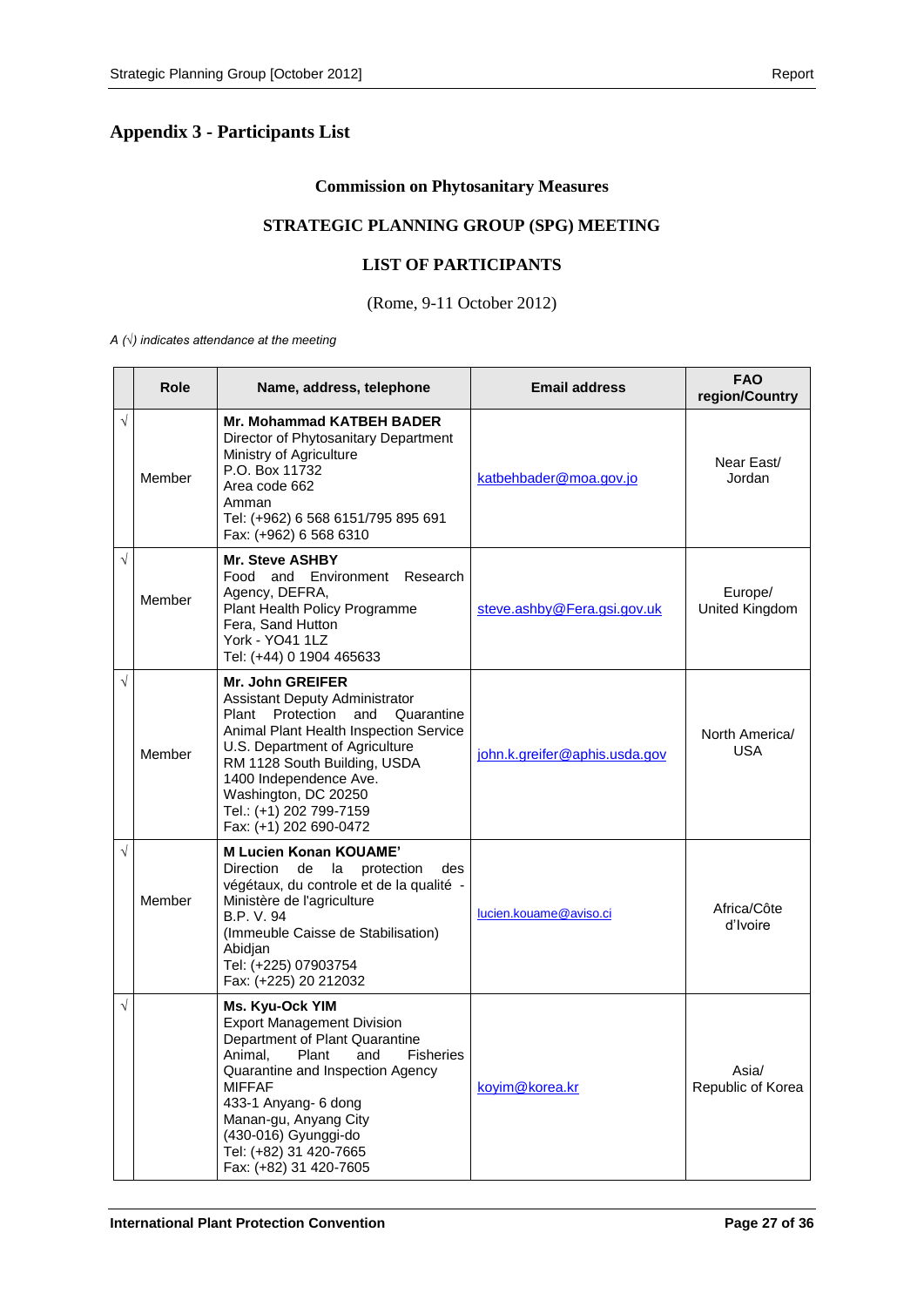|           | <b>Role</b>     | Name, address, telephone                                                                                                                                                                                                                                                               | <b>Email address</b>        | <b>FAO</b><br>region/Country              |
|-----------|-----------------|----------------------------------------------------------------------------------------------------------------------------------------------------------------------------------------------------------------------------------------------------------------------------------------|-----------------------------|-------------------------------------------|
| $\sqrt{}$ | Chair<br>Person | <b>Mr. Francisco GUTIERREZ</b><br>Director of Plant Health<br><b>Plant Health Department</b><br>Belize Agricultural Health Authority<br>Central Farm, Cayo District<br>Tel: (+501) 824-4899<br>Mobile: (+501) 604-0319<br>Fax: (+501) 824-3773                                         | frankpest@yahoo.com         | Latin America<br>and Caribbean/<br>Belize |
| $\sqrt{}$ | Member          | Dr. Vanessa FINDLAY<br>Australian<br>Chief Plant<br>Protection<br>Officer<br>Australian Government Department of<br>Agriculture, Fisheries and Forestry<br>GPO Box 858<br>Canberra ACT 2601<br>Tel: (+61) 2 6272 5936<br>Fax: (+61) 2 6272 3567                                        | vanessa.findlay@daff.gov.au | Southwest<br>Pacific/<br>Australia        |
| $\sqrt{}$ | Member          | <b>Dr. Colin GRANT</b><br><b>First Assistant Secretary</b><br><b>Plant Division</b><br>Australian Government Department of<br>Agriculture, Fisheries and Forestry<br>GPO Box 858<br>Canberra ACT 2601<br>Tel: (+61) 2 6272 3937                                                        | colin.grant@daff.gov.au     | Southwest<br>Pacific/<br>Australia        |
| $\sqrt{}$ | Member          | <b>Mr. Abu HANIF MIAH</b><br>Director<br><b>Plant Protection Wing</b><br>Department of Agricultural Extension<br>Khamarbari, Dhaka-1215.<br>Tel: (+88) 02 9131295<br>Mobile: (+88) 01819252139                                                                                         | dppw@dae.gov.bd             | Asia/<br>Bangladesh                       |
|           | Member          | <b>Mr. Francis TSATSIA</b><br><b>NPPO</b><br>Ministry of Agriculture and Livestock<br>P.O. Box G13, Honiara<br>Tel: (+677) 28926<br>Fax: (+677) 28365                                                                                                                                  | ftsatsia@yahoo.com          | Southwest<br>Pacific/<br>Solomon Islands  |
| $\sqrt{}$ | Member          | <b>Mr Johnny MASANGWA</b><br>Senior Agricultural Research Scientist<br>Chitala Agricultural Research Station<br>Private Bag 315<br>Salima<br>Tel: (+265) 0111902 343<br>Mobile: (+265) 0999 486 443                                                                                    | masangwajohnny@gmail.com    | Africa/<br>Malawi                         |
| $\sqrt{}$ |                 | <b>Mr. Ralf LOPIAN</b><br>Senior Advisor<br><b>International Affairs</b><br>Ministry of Agriculture and Forestry of<br>Finland<br>Department of Food and Health<br>Mariankatu 23<br>Helsinki<br>FI-00023<br>Tel.: (+358) 295 16 2329<br>GSM: (+358) 405965698<br>Fax: (+358) 916052443 | ralf.lopian@mmm.fi          | Europe/<br>Finland                        |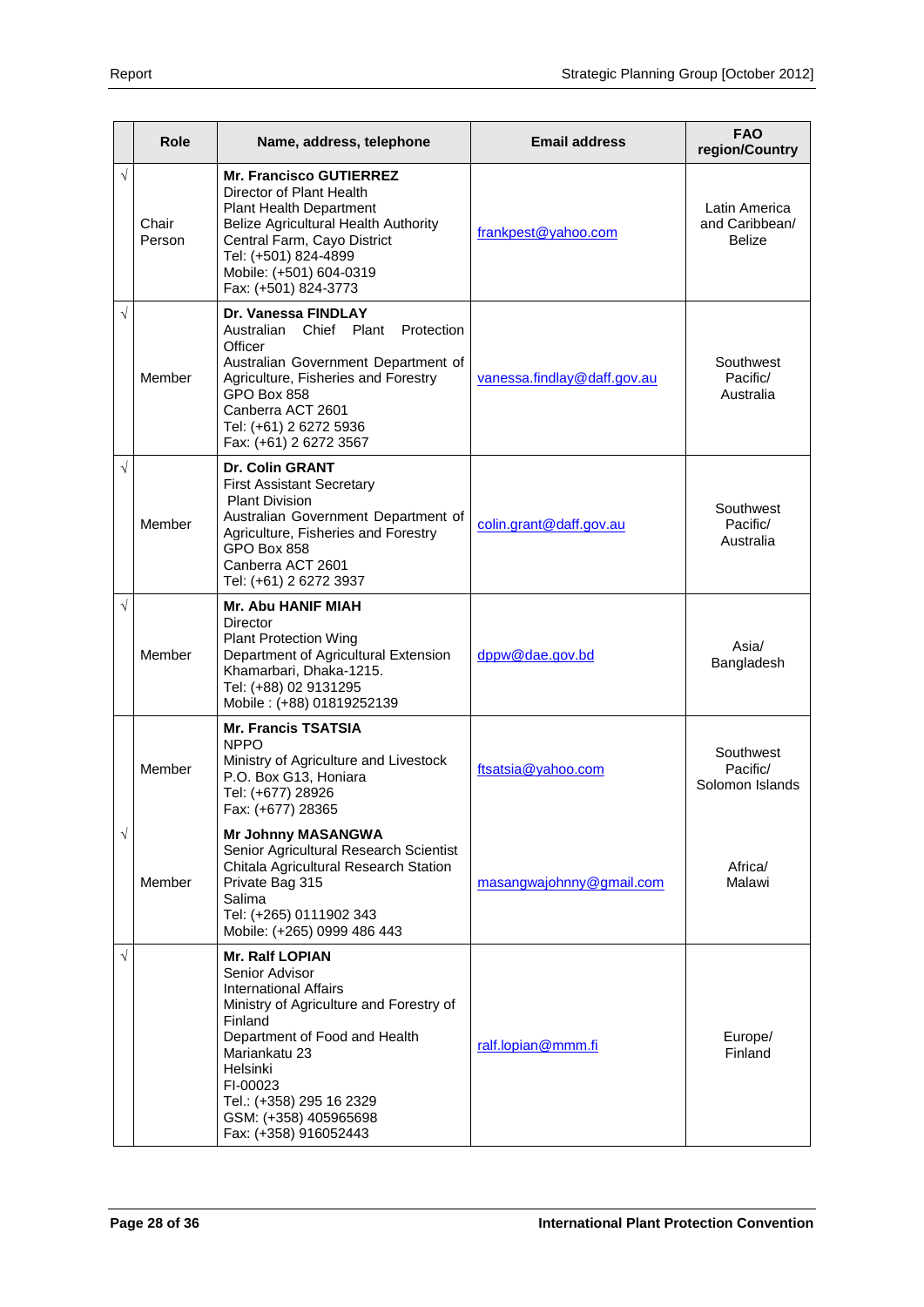|           | Role   | Name, address, telephone                                                                                                                                                                                                                                                                                        | <b>Email address</b>        | <b>FAO</b><br>region/Country                |
|-----------|--------|-----------------------------------------------------------------------------------------------------------------------------------------------------------------------------------------------------------------------------------------------------------------------------------------------------------------|-----------------------------|---------------------------------------------|
| $\sqrt{}$ | Member | Ms. Do-Nam KIM<br>Animal,<br>Plant<br>and<br>Fisheries Quarantine and Inspection<br>Agency<br>Jungbu Regional Office<br>Tel: (+83) 327228265                                                                                                                                                                    | dongam75@korea.kr           | Asia/<br>Rep.Korea                          |
| $\sqrt{}$ | Member | Mr. Hoang TRUNG<br>Deputy Director General<br>Plant Protection Department, MARD<br>149 Ho Dac Di, Dong Da, Hanoi<br>Tel: (+84) 435334813<br>Fax: (+84) 35330043                                                                                                                                                 | hoangtrungppd@fpt.vn        | Asia/<br>Vietnam                            |
|           | Member | Mr. Radjendre DEBIE<br>Coordinator<br>Plant Protection and Quality Control<br>Division<br>Ministry of Agriculture, Animal<br>Husbandry and Fisheries<br>Paramaribo<br>Tel: (+597) 479112                                                                                                                        | radebie@hotmail.com         | Latin America<br>and Caribbean/<br>Suriname |
| $\sqrt{}$ | Member | <b>Ms. Shelia HARVEY</b><br><b>Chief Plant Quarantine/Produce</b><br>Inspector<br>Plant Quarantine/Produce Inspection<br>Branch Ministry of Agriculture and<br><b>Fisheries</b><br>193 Old Hope Rd. Hope Gardens<br>Kingston<br>tel: (+1) 876 977 0637<br>Mobile: (+1) 876 891 8191<br>Fax: (+1) 876 977 6992   | syharvey@moa.gov.jm         | Latin America<br>and Caribbean/<br>Jamaica  |
| $\sqrt{}$ | Member | Mr. Corné A.M. VAN ALPHEN<br>Coordinating Policy Officer<br>Plant<br>Health<br>Affairs,<br>Ministry<br>of<br>Economic<br>Agriculture<br>Innovation<br>and<br>Directorate-General<br>for<br>Agro<br>Plant Supply Chain and Food Quality<br>Department<br>Tel:<br>703785552<br>$(+31)$<br>Mobile: (+31) 618596867 | c.a.m.vanalphen@mineleni.nl | Europe/<br>Netherlands                      |
| $\sqrt{}$ | Member | <b>Mr Peter THOMSON</b><br>Director - Plants, Food & Environment,<br>Ministry for Primary Industries<br>25 The Terrace, Pastoral House<br>PO Box 2526,<br>Wellington<br>Tel: (+64) 4 894 0353<br>Mobile: (+64) 29 894 0353                                                                                      | peter.thomson@mpi.govt.nz   | South West<br>Pacific/New<br>Zealand        |
|           | Member | Mr. Ediamine BEDJA<br>Coordinateur du Projet Chaines des<br>Valeurs Mohéli<br>Ministere<br>de<br>production,<br>la<br>de<br>l'environnement, de l'energie et de<br>l'industrie<br>BP 514 Moroni<br>Tel: (+269) 3376494                                                                                          | ediamineb@yahoo.fr          | Africa/ Comores                             |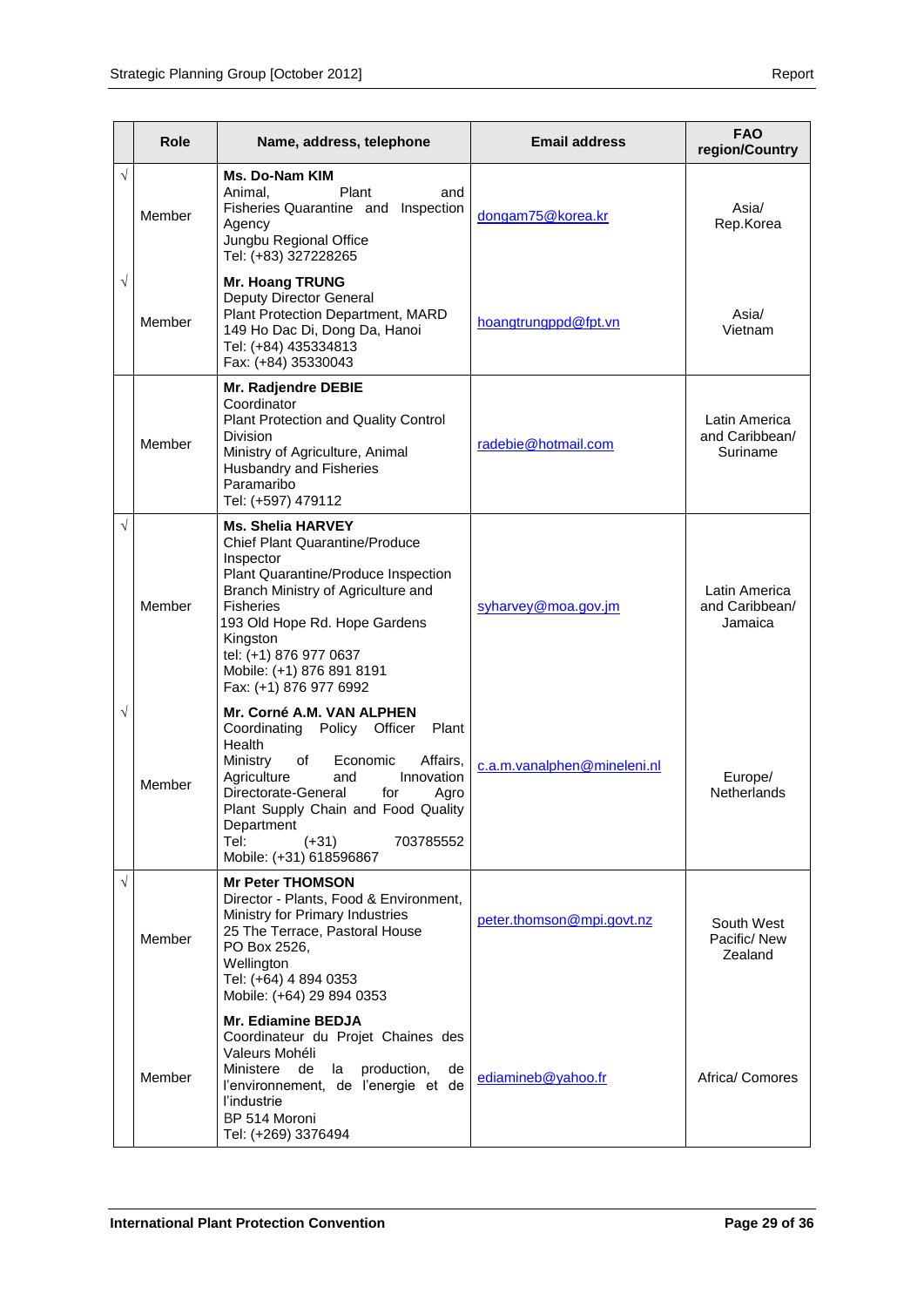|           | Role   | Name, address, telephone                                                                                                                                                                                                                                                                                            | <b>Email address</b>                | <b>FAO</b><br>region/Country                    |
|-----------|--------|---------------------------------------------------------------------------------------------------------------------------------------------------------------------------------------------------------------------------------------------------------------------------------------------------------------------|-------------------------------------|-------------------------------------------------|
| $\sqrt{}$ | Member | <b>Ms Rebecca BECH</b><br>Deputy Administrator<br><b>APHIS' Plant Protection and</b><br>Quarantine (PPQ) Program<br>US Department of Agriculture<br>1400 Independence Avenue SW<br>Room 302-E<br>Washington, DC - 20250<br>Tel: (+1) 202 799 7963                                                                   | rebecca.a.bech@aphis.usda.go<br>Ÿ   | North America/<br><b>USA</b>                    |
| $\sqrt{}$ | Member | Mr. Diego QUIROGA<br>Director de Protección Vegetal<br>Nacional de Sanidad<br>Servicio<br>y<br>Calidad Agroalimentaria (SENASA)<br>Representante de la Organización de<br>Protección Fitosanitaria<br>Av Paseo Colón, 315 - 4 Piso<br><b>Buenos Aires</b><br>Tel: (+54) 11 41215176<br>Fax: (+54) 11 41215179       | dquiroga@senasa.gov.ar              | Latin America<br>and<br>Caribbean/Argent<br>ina |
| $\sqrt{}$ | Member | <b>Ms Jane CHARD</b><br>Head of Branch - Plant Health<br>Science and Advice for Scottish<br>Agriculture (SASA)<br>Roddinglaw Road, Edinburgh, EH12<br>9FJ,<br>Tel: (+44) 131 244 8863<br>Fax: (+44) 131 244 8940                                                                                                    | Jane.Chard@sasa.gsi.gov.uk          | Europe/ United<br>Kingdom                       |
| √         | Member | Mr. John HEDLEY<br>International<br>Principal<br>Adviser,<br>Organisations<br>International Policy,<br>Science<br>and<br>Economics<br>Ministry of Agriculture and Forestry<br>Pastoral House 25 The Terrace<br>PO Box 2526 Wellington<br>Tel: (+64) 4 894 0428<br>Fax: (+64) 4 894 0736<br>Mobile: (+64) 29894 0428 | john.hedley@maf.govt.nz             | Southwest<br>Pacific/<br>New Zealand            |
|           | Member | <b>Mr. Ebbe NORDBO</b><br>Frø og Planter<br>Ministeriet for Fødevarer, Landbrug og<br>Fiskeri<br>Plantedirektoratet<br>Skovbrynet 20, 2800 Kgs. Lyngb<br>Tel:. (+45) 45 26 36 00<br>Fax (+45) 45 26 36 10                                                                                                           | eno@pdir.dk                         | Europe<br>/Denmark                              |
| $\sqrt{}$ | Member | <b>Mr Greg STUBBINGS</b><br>Director, Chief Plant Health Officer<br>Canadian Food Inspection Agency<br>59 Camelot Drive<br>Ottawa, Ontario K1A 0Y9<br>Tel:(613) 773-7247<br>Fax: (613) 773-7204                                                                                                                     | Greg.Stubbings@inspection.gc.<br>ca | North America/<br>Canada                        |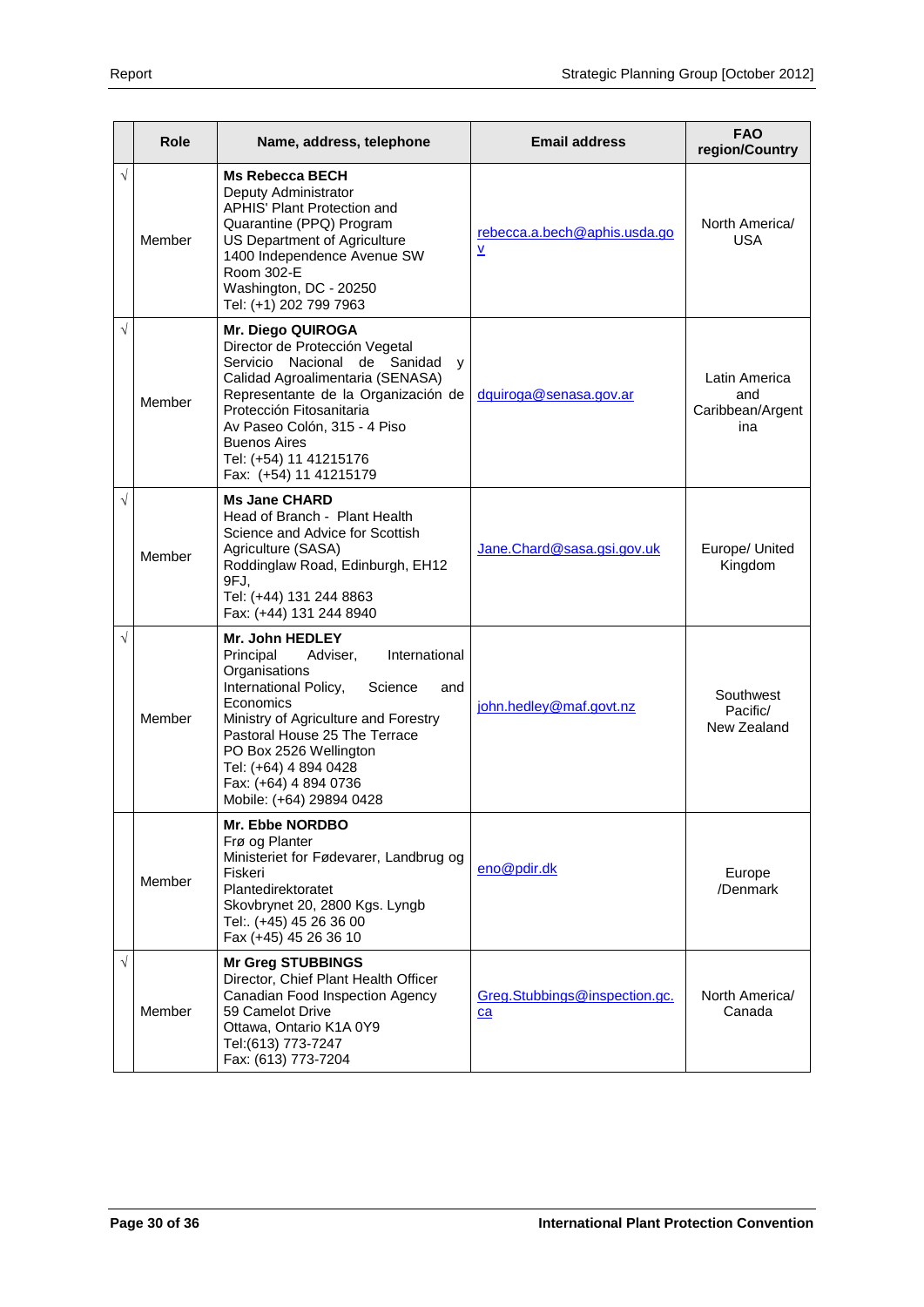|           | Role   | Name, address, telephone                                                                                                                                                                                                                                            | <b>Email address</b>               | <b>FAO</b><br>region/Country |
|-----------|--------|---------------------------------------------------------------------------------------------------------------------------------------------------------------------------------------------------------------------------------------------------------------------|------------------------------------|------------------------------|
| $\sqrt{}$ | Member | <b>Mr. Masato FUKUSHIMA</b><br>Director of Plant Protection Office<br><b>Plant Protection Division</b><br>Ministry of Agriculture, Forestry and<br><b>Fisheries</b><br>1-2-1, Kasumigaseki, Chiyoda-ku<br>Tokyo<br>Tel: (+81) 3 3502 5978<br>Fax: (+81) 3 3502 3386 | masato fukushima@nm.maff.go<br>.jp | Asia/<br>Japan               |
| V         | Member | <b>Mr Yuji KITAHARA</b><br>Section Chief, Plant Protection<br>Division, MAFF<br>Address: 1-2-1, Kasumigaseki,<br>Chiyoda-ku, Tokyo<br>Tel: (+81) 3 3502 5987                                                                                                        | Yuji_kitahara@nm.maff.go.jp        | Asia/<br>Japan               |
|           | Member | <b>Mr Hisashi SAKATA</b><br>Director, Plant Quarantine Office,<br>Plant Protection Division, Ministry of<br>Agriculture, Forestry and Fisheries<br>(MAFF)<br>Address: 1-2-1, Kasumigaseki,<br>Chiyoda-ku, Tokyo<br>Tel: (+81) 3 3502 5987                           | masato fukushima@nm.maff.go<br>.jp | Asia/<br>Japan               |
| V         | Member | Dr. James ONSANDO<br>Kenya Plant Health<br>Inspectorate<br>Service (KEPHIS)<br>P. O. Box 49592<br>Nairobi<br>Tel: (+254) 020 3536171/2<br>Mobile: (+254) 722 516221 / 723<br>786779 / 734 874141                                                                    | director@kephis.org                | Africa/<br>Kenya             |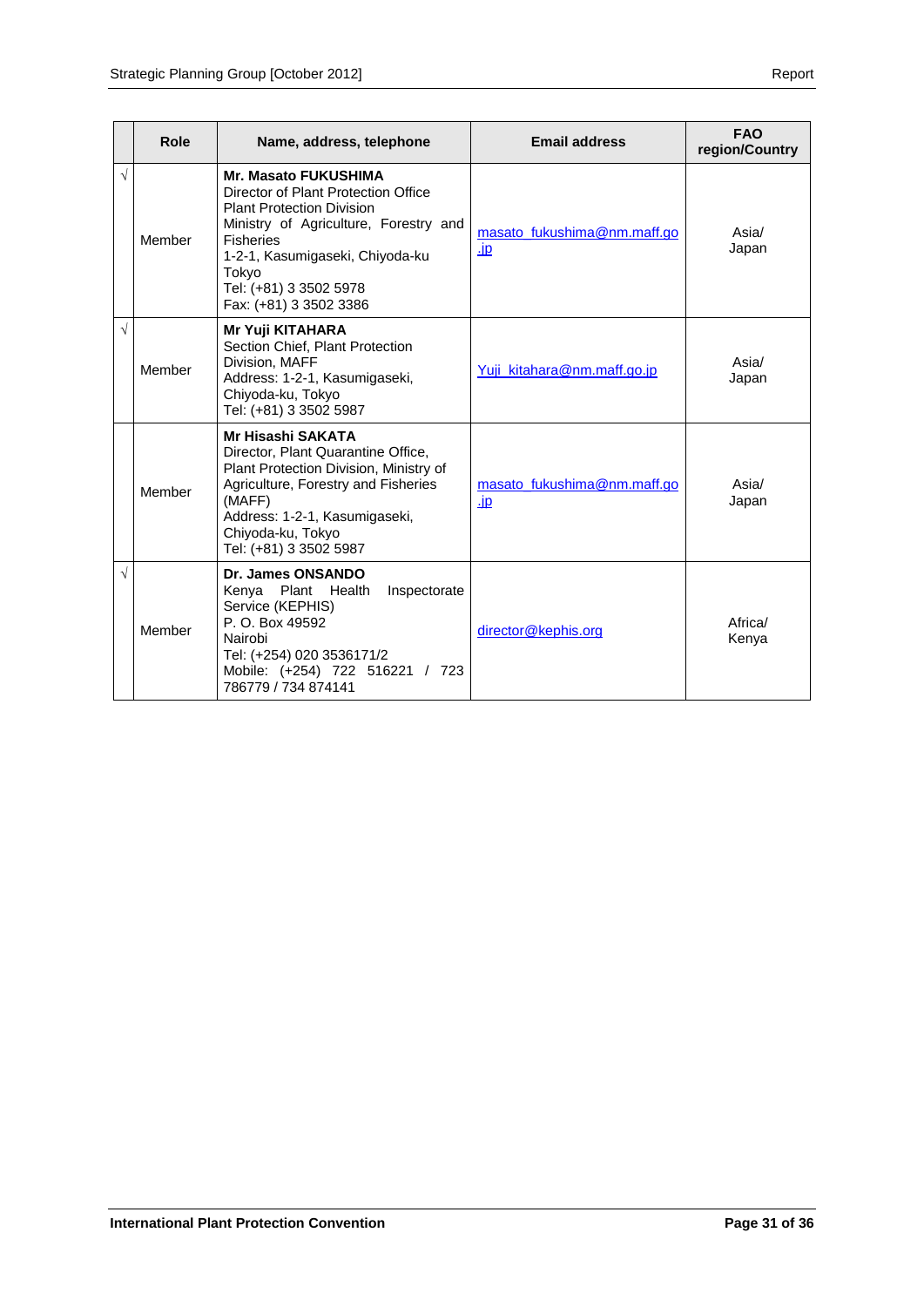### <span id="page-31-0"></span>**Appendix 4 – ToR for the FG on Drafting Rules of Procedure**

**Terms of Reference (ToR) for the Focus Group (FG) on Drafting Rules of Procedure (RoP) for the Nomination, Selection and Rotation of CPM Chairperson and Vice-Chairpersons**

**---------------------------------------------------------------------------------------------------------------------------**

# COMMISSION ON PHYTOSANITARY MEASURES

#### **Seventh Session**

**Rome, 19 - 23 March 2012**

**Draft Terms of Reference - Working Group Responsible for Drafting Rules of Procedure for the nomination, selection and rotation of the CPM Chairperson and vice Chair-persons**

**Agenda item 5.1**

#### **BACKGROUND AND PURPOSE**

1. At its  $7<sup>th</sup>$  session, the Commission on Phytosanitary Measures (CPM-7 (2012)) recognized that there are currently no written rules for the nomination, selection and rotation of the CPM Chairperson and vice-chairpersons.

2. The CPM agreed on the need for transparent and equitable written Rules of Procedure (RoP) in the future.

3. These RoP should take into account, to the extent possible, the following:

- Rights and obligations conferred by the International Plant Protection Convention (IPPC) on contracting parties in relation to facilitating delivery of Convention objectives;
- Rules of Procedure of the CPM and FAO General Rules of the Organization for electing officers in the Bureau;
- The relationship between the election of vice-chairpersons to the CPM Chair;
- Previous discussions, informational papers and draft rules developed by CPM members, and any other contributions;
- Practices of other organisations and similar bodies relevant to the IPPC and its governance arrangements.

#### **PROCESS**

4. In light of the above, a working group will undertake information collection, and analysis relevant to the election of executive positions on relevant international bodies. The working group will meet in Rome if necessary and make a report to the SPTA in October 2012.

5. This report will be reviewed by the Bureau and FAO Legal Office prior to its submission to the SPTA.

6. The SPTA will review and discuss this report, will consider the analysis and make a proposition of draft Rules of Procedure for the nomination, selection and rotation of positions of chairperson and vice-chairpersons, for consideration and adoption by CPM-8 in March, 2013.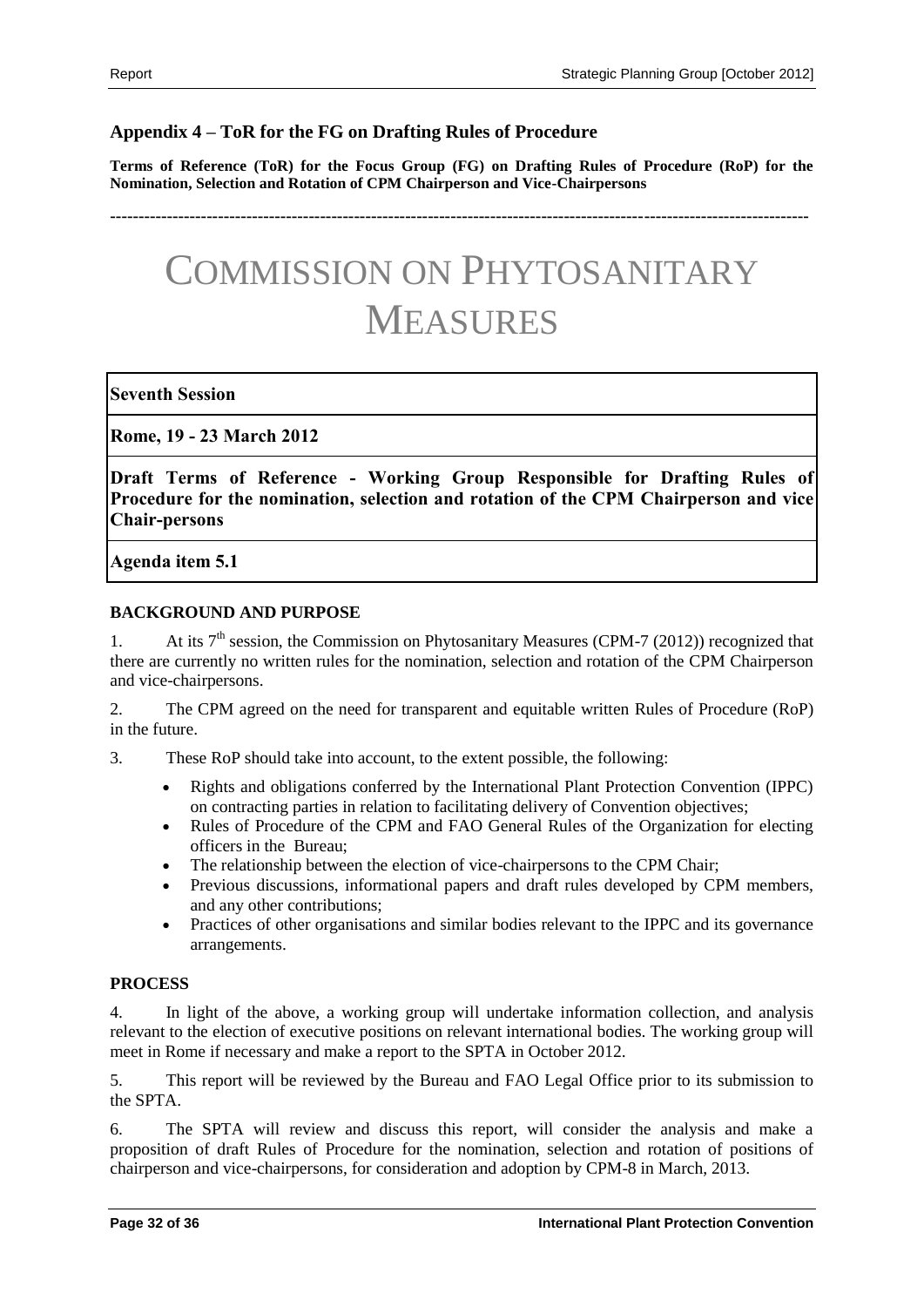#### **TASKS**

- 7. This working group will prepare a document including the following:
	- identify roles and responsibilities of the chairperson and the vice-chairpersons in relation to the functioning of the Bureau, of the CPM and of IPPC activities;
	- identify competence, expertise or experience that are desirable for the chairperson and the vice-chairpersons ;
	- identify all the possible options for rotation, selection and nomination for the chairperson and the vice-chairpersons;
	- analyse the above mentioned options, and especially the pros and cons (for instance through a SWOT analysis) in regards to the following general principles :
		- transparency
		- equity, fairness and inclusiveness, especially in terms of representation between IPPC contracting parties in successive nominations
		- competency, in terms of ease to select the most valuable candidates given the role, responsibilities and competence identified under (a)
		- efficiency
		- continuity
	- e) present the document to the SPG.

#### **MEMBERSHIP**

- 8. The working group will be represented as follows:
	- one expert designated by the Africa FAO region : AAA
	- one expert designated by the Asia FAO region : BBB
	- one expert designated by the Europe FAO region : CCC
	- one expert designated by the Latin America and the Caribbean FAO region : DDD
	- one expert designated by the Near East FAO region : EEE
	- one expert designated by the North America FAO region : FFF
	- one expert designated by the Southwest Pacific region : GGG

#### **REFERENCES**

CPM2012/Inf 4 CPM2012/Inf 24 CPM Rules of Procedure – function of the Bureau of the IPPC International Plant Protection Convention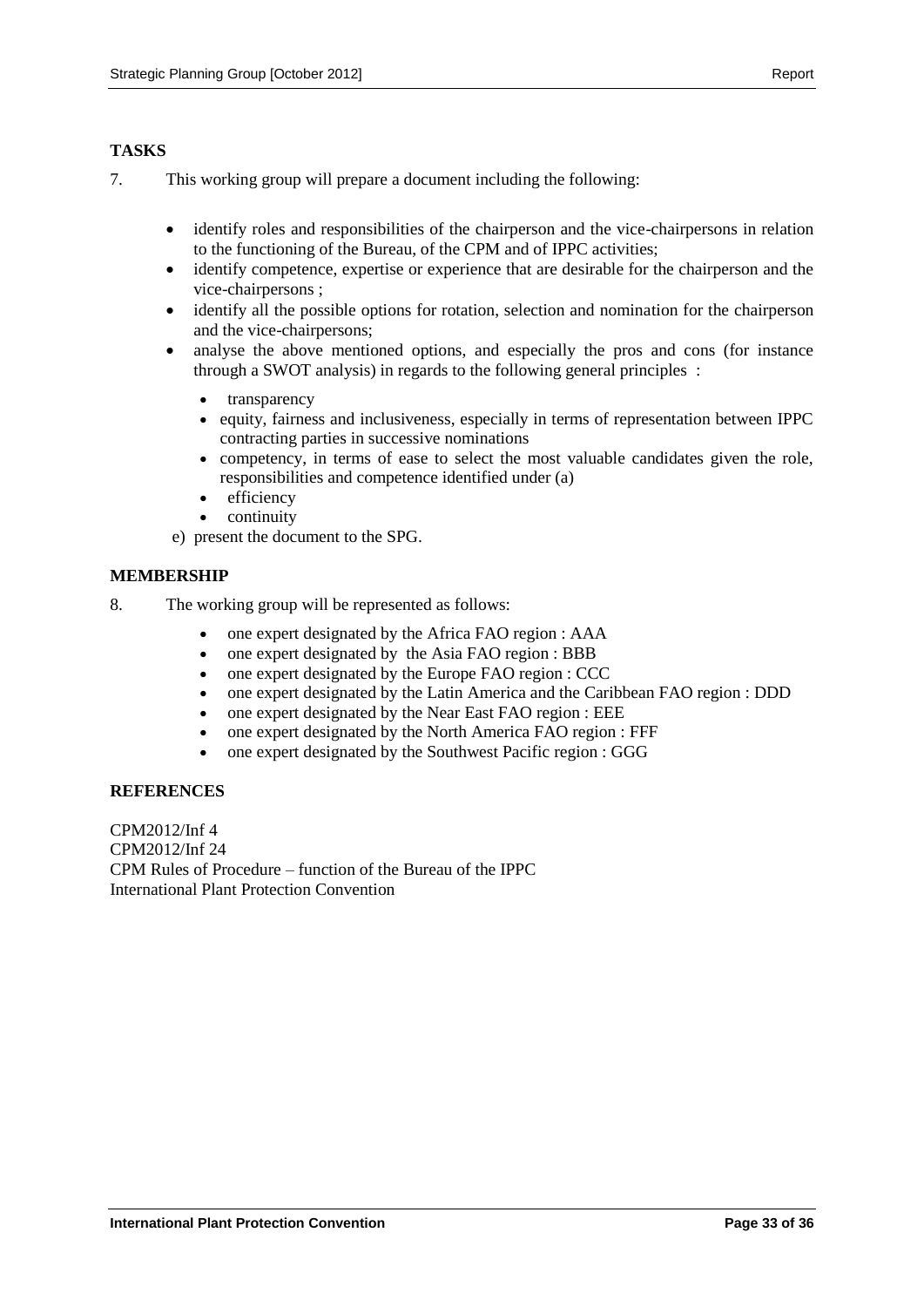# <span id="page-33-0"></span>**APPENDIX 5 - Action Points**

# **Table of Action Points – SPG October 2012**

| <b>Action</b>                                                                                                                                                                                             | <b>By</b>          | <b>Timeline</b>         |
|-----------------------------------------------------------------------------------------------------------------------------------------------------------------------------------------------------------|--------------------|-------------------------|
| <b>Secretariat's Report:</b>                                                                                                                                                                              |                    |                         |
| Editing the Secretariat's report by changing its structure to<br>highlight only the main points and make use of it as a public<br>relations tool.                                                         | Secretariat        | Before CPM-8            |
| Engaging in the standard setting process:                                                                                                                                                                 |                    |                         |
| Sending a simple, informal, targeted questionnaire both to<br>NPPOs and relevant experts, in order to get their analysis on<br>the difficulties in motivating experts in the standard setting<br>process. | Secretariat        | Between CPM<br>meetings |
| Finding out what the reasons might be behind the declining<br>participation in the standard setting process and possible<br>appropriate solutions, before presenting the issue again to the<br>SPG.       |                    |                         |
| FG on new RoPs for the nomination, selection and rotation<br>of CPM Chairperson and Vice-Chairpersons:                                                                                                    |                    |                         |
| The preferred position of the SPG to be presented to the CPM<br>as guidelines for adoption.                                                                                                               | <b>SPG</b> members | CPM-8                   |
| Secretariat to consult with the FAO Legal Office for an<br>appropriate title of the document.                                                                                                             | Secretariat        | Before CPM-8            |
| <b>Bureau RoPs:</b>                                                                                                                                                                                       |                    |                         |
| Bureau to draft its own RoPs.                                                                                                                                                                             | <b>Bureau</b>      | <b>TBC</b>              |
| <b>IPPC Finance Committee:</b>                                                                                                                                                                            |                    |                         |
| Exploring further resource mobilization options.                                                                                                                                                          | Secretariat        | <b>TBC</b>              |
| <b>Communications Strategy:</b>                                                                                                                                                                           |                    |                         |
| Reviewing the document by adding an overview of immediate<br>actions for the next year and present it to CPM-8.                                                                                           | Secretariat        | Before CPM-8            |
| <b>Communications Work Plan:</b>                                                                                                                                                                          |                    |                         |
| Cataloguing phytosanitary courses currently available<br>worldwide before taking a decision on developing a new                                                                                           | <b>CDC</b>         | <b>TBC</b>              |
| academic course.<br>Integrating the Communications Work Plan with the comments<br>presented at the SPG and presenting it to CPM-8.                                                                        | Secretariat        | Before CPM-8            |
| Article XIV update:                                                                                                                                                                                       |                    |                         |
| Update to be given to CPM-8 on continuing developments,<br>including a summary of the answers to the questionnaire to<br>FAO members for CPM.                                                             | Secretariat        | CPM-8                   |
| <b>SBDS Review:</b>                                                                                                                                                                                       |                    |                         |
| Secretariat to present the outcome of the next meeting at SPG<br>in 2013.                                                                                                                                 | Secretariat        | SPG 2013                |
| <b>Observers in IPPC meetings:</b>                                                                                                                                                                        |                    |                         |
| Reviewing the document including SPG recommendations for<br>presentation to CPM-8.                                                                                                                        | Secretariat        | CPM-8                   |
| Secretariat to review the document taking into account SPG<br>suggestions and to submit it to FAO Legal Office for review.                                                                                | Secretariat        | Before CPM-8            |